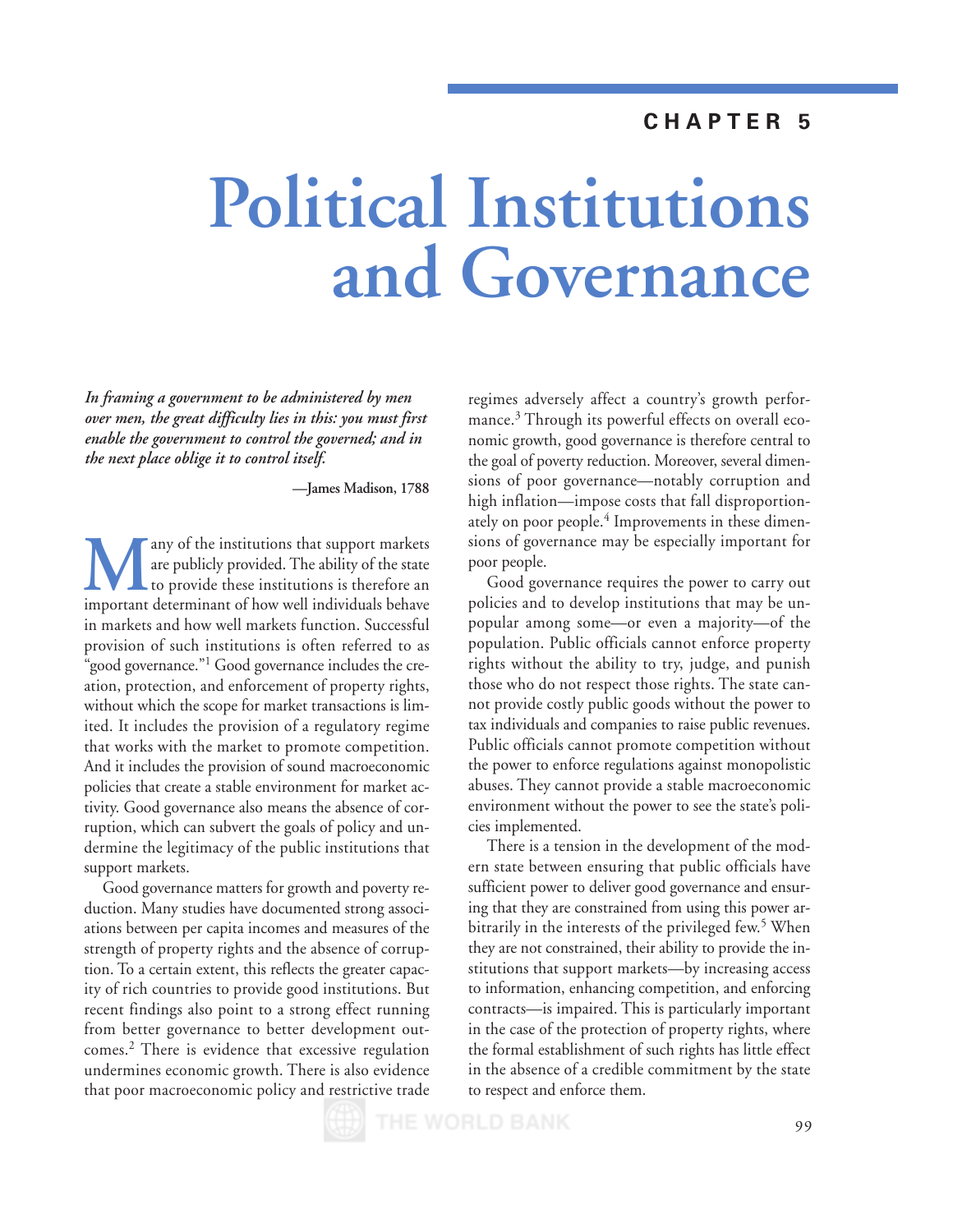### **Box 5.1**

# **Political institutions, property rights and fiscal outcomes in 17th century England**

In England in the early 17th century, the Stuart monarchy, to finance its expenditures, increasingly resorted to "forced loans"—where the lender had no recourse if loans were not repaid. This practice was one of many highly visible signs that the regime had no commitment to protecting property rights. Other indications included outright confiscation of land and funds, forced public procurement at below-market prices, a willingness to remove judges who ruled against the Crown, and the sale of monopoly rights over various lucrative economic activities. This arbitrary exercise of sovereign power was interrupted during the civil war in the middle of the century, but the restoration of the monarchy was accompanied by the return of the same excesses.

The Glorious Revolution of 1688 ushered in a series of fundamental changes in political institutions that limited the arbitrary exercise of power by the sovereign. The revolution established the supremacy of parliament over the Crown and vested in parliament the exclusive right to raise taxes and audit the expenditures of the Crown. These steps were followed by the establishment of the Bank of England, which exercised important independent control over public finances. The result of these changes was a more equitable division of power between the executive, legislative, and judicial branches of government. These restraints on the arbitrary exercise of power greatly enhanced the state's ability to finance public expenditures by issuing debt.

The impact of these changes in political institutions and in the protection of property rights can be seen in the development of debt markets. In 1688 the Crown was able to place public debt equivalent to only 2 to 3 percent of GDP—and only of very short maturity and at very high interest rates. By 1697 the Crown was able to place and service debt equivalent to 40 percent of GDP, at lower interest rates and with longer maturities. The emergence of a functioning public debt market in turn benefited the development of the private capital markets that helped finance the Industrial Revolution that followed.

*Source:* North and Weingast 1989.

Political institutions help determine limits on the arbitrary exercise of power by politicians and bureaucrats. They do so by delineating property rights between the state and the private sector and providing for their *enforcement*. A historical example of this can be found in the changes in political institutions in 17th century England, which placed limits on the power of the Crown to expropriate property and so contributed to the security of private property (box 5.1). Political institutions also influence the extent of *competition* in the political process and the extent to which this competition holds politicians accountable for their actions. For example, delegating responsibility to local governments can influence the incentives for competition between jurisdictions to provide improved public goods.

This chapter considers a wide variety of political institutions that, among other things, affect the behavior of public officials. In formal democracies, which constitute a growing share of the world's countries, political institutions include the electoral rules that lay out the procedures by which governments are elected and replaced. They also include the constitutional rules that determine the division of power between the executive and legislative branches of government—and the limits on the power of each. In all countries, political institutions and traditions delineate the division of power between central and local governments and the assignment of responsibilities to different agencies within the government. These institutions may be formal (such as electoral rules), or they may be informal (for example, the role of shared beliefs among members of the same political party in shaping behavior). There are also important interactions between political institutions. For example, the credibility of autonomous agencies will depend on the extent to which other political institutions limit the power of governments to revoke the agencies' independence in the future.

Institutions that limit the state's capacity for arbitrary action will improve its ability to provide institutions that support broad-based markets. But too often among the poorest countries in the world, the ability of the state to provide market-supporting institutions is hampered by the absence of effective restraints on public officials. This illustrates the broader theme that runs through this Report of complementarities among institutions: policymakers need to adjust institutional designs to take these complementarities into account. For example, in the absence of effective checks and balances in the political process, independent regulatory agencies will be independent in name only. When state capacity is weak, simpler and less discretionary regulation is less likely to be undermined by corruption. And when central government control is ineffective, the potential benefits of greater decentralization and competition among jurisdictions may not be realized.

No single set of political institutions can successfully support market institutions everywhere and at all levels of development; this points to the importance of inno-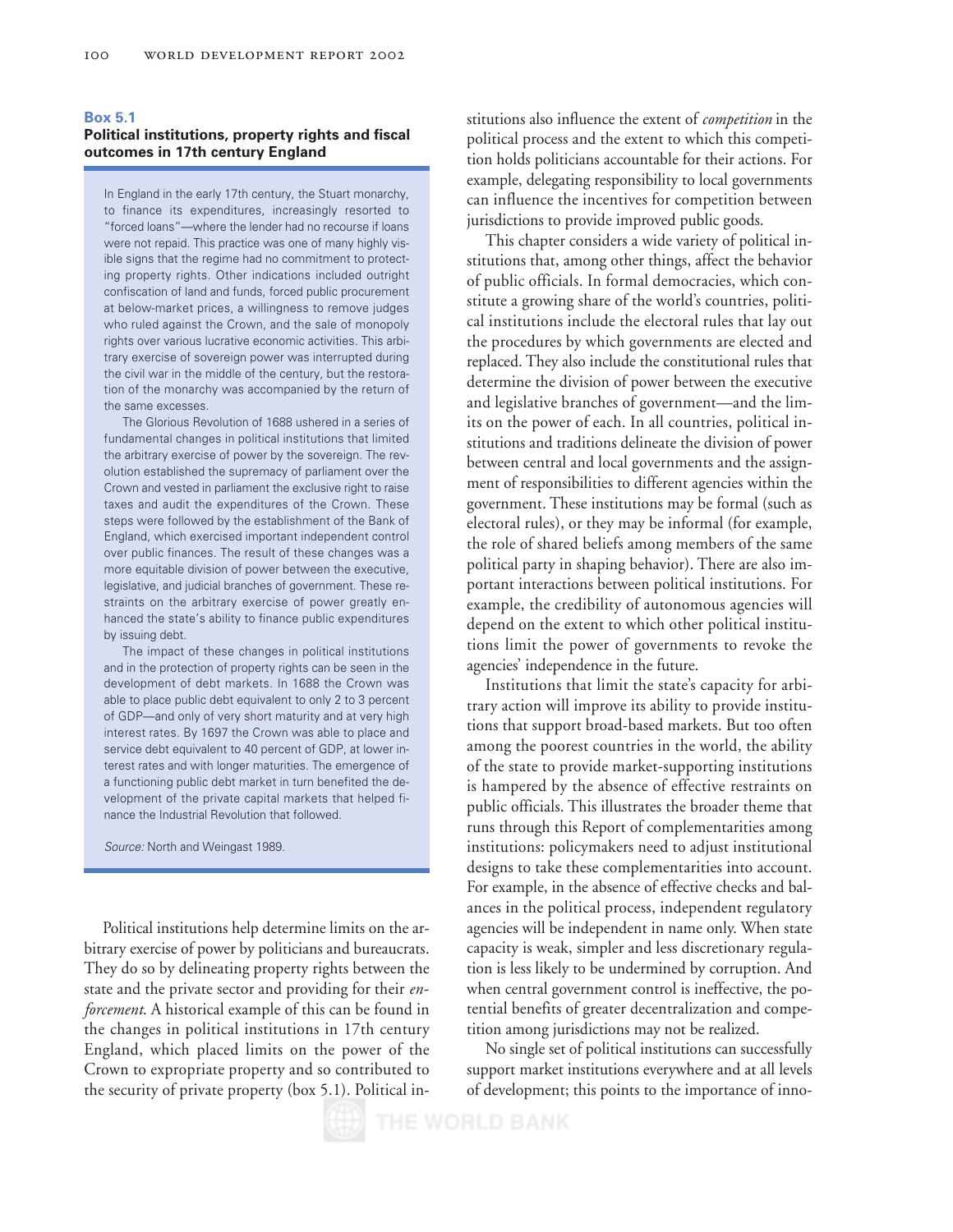

# **Figure 5.1 Variation in the quality of policies around the world**

*Note:* The labels top half and bottom half refer to the averages of the top half and bottom half respectively in a sample of 85 industrial and developing countries for which all three variables are available for the 1980s and 1990s. *Source:* World Bank data.

vation and experimentation in the design of the institutions of the state itself. This chapter also illustrates how open information sharing can improve governance and reduce corruption (see also chapter 10).

This chapter builds on past World Development Reports, especially *World Development Report 1997* on the role of the state. Part of the 1997 Report was devoted to the institutions that restrain arbitrary state action and corruption, and it stressed the importance of judicial independence, the formal separation of powers, and international institutions as a counterbalance to the power of the state. Since then, a large body of research has shed new light on these issues, and this chapter emphasizes what is new. This chapter is also selective in the topics it covers. The role of the state in protecting property rights and promoting the rule of law through the judicial system is taken up separately in the next chapter. The role of the state as a regulator to promote competition in markets is discussed in chapters 7 and 8.

This chapter addresses three dimensions of governance in detail. The first section explores the ways in which political institutions influence policy choices, focusing on fiscal, regulatory, and trade policies. This section emphasizes the types of institutions that limit the ability of the state to provide policies that favor special interests over the general interest. The second section discusses corruption. In light of the classic definition of corruption as the exercise of public power for private gain, the section emphasizes the types of institutions that limit the ability of public officials to act in their own self-interest in this way. The third section discusses how the institutions of taxation influence the incentives of the state to raise revenues and to provide the institutions that support markets.

# **Political institutions and policy choices**

The quality of policies adopted by governments around the world varies tremendously. Figure 5.1 illustrates this variation in policy for several measures of policy outcomes—inflation, budget deficits, and tariffs—averaged over the 1980s and 1990s. Each panel shows the average value of the policy variable for the top half of a sample of 85 industrial and developing countries and the corresponding average for the bottom half of the sample. Average inflation in the best-performing half of the sample was 4 percent per year in the 1980s and 2 percent per year in the 1990s. Among the worstperforming countries, inflation averaged upward of 200 percent per year. The same is true for budget deficits, which were insignificantly small or in surplus in the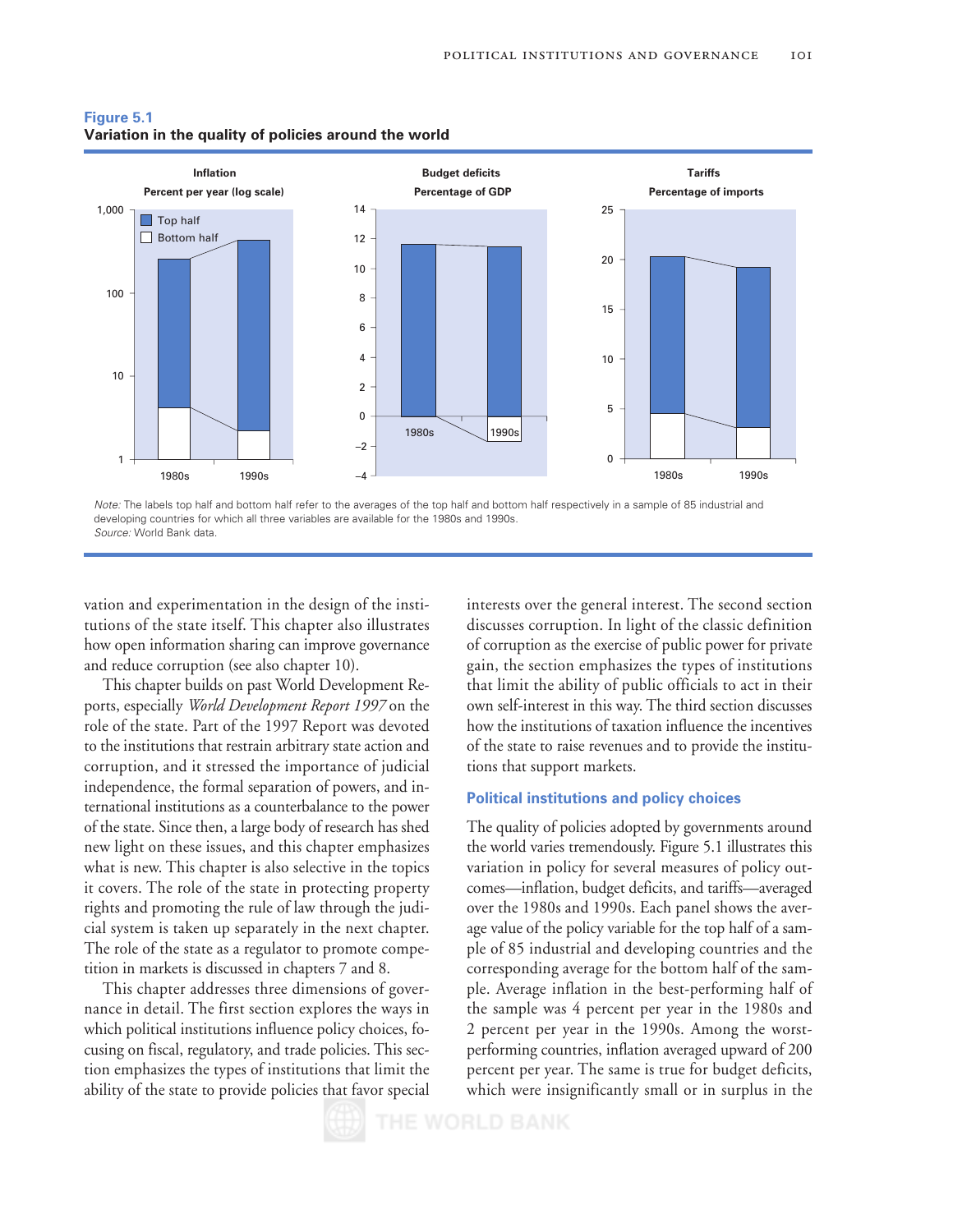1990s among the best-performing countries but averaged over 10 percent of GDP among the worst-performing countries. The difference in tariffs between the top and bottom halves of the samples is around 15 percent.

If these differences in policy outcomes across countries matter so much for growth and poverty outcomes, why then do some countries end up with much worse policies and performance than others? This section focuses on one particular factor: the extent to which countries' political institutions are able to resolve the conflicts that inevitably arise when policies benefit some at the expense of others.

This section considers several such institutions, including the nature of the electoral system and the existence of checks and balances among different branches of government. These checks and balances can be constitutionally mandated, as in the formal division of powers between the legislative and executive branches of government or between the chambers of the legislature. They can also reflect the outcome of the electoral process, as seen in the election of a minority government that must seek support from coalition partners and is limited in its agenda by the need to make compromises with these partners. Other political institutions include the procedures by which budgets are determined and international agreements that help governments commit themselves to policies that may be unpopular at home.

This section discusses how political institutions that limit the ability of government to act arbitrarily do matter for policy outcomes. Examples from three areas budget deficits, regulation of financial markets, and trade policy—are considered. The purpose of this discussion is not to lay out a blueprint for changes in political institutions in order to improve policy outcomes. Rather, its purpose is to illustrate how policy advice can be improved by taking political institutions into account.

# *Budget deficits*

Budget deficits represent the difference between politically popular expenditure programs and politically unpopular taxation. Fiscal outcomes are therefore influenced by the extent to which governments are able to muster political support for necessary taxation and resist demands from interested constituencies for the expansion of spending programs that benefit them. Political institutions play an important role in this process. This section examines how cross-country differences in specific budget procedures, voting systems, and the timing of elections influence fiscal outcomes. While the overall message of this chapter emphasizes the importance of limits on state power, the discussion here illustrates some cases in which excessive limits can hinder the ability of governments to resolve conflicts over fiscal policy.

*Budget processes and fiscal outcomes.* Specific budget procedures can also affect the outcome of conflicts over fiscal policy. Two aspects of these procedures are noteworthy: whether governments choose to tie their hands using balanced budget rules, and whether the finance ministry has powers to resist demands from either the legislature or other branches of government for amendments to a proposed budget. To the extent that balanced budget rules—or, more generally, external constraints on finance—are effective, they can be a powerful motive for enforcing necessary compromises over fiscal policy. Similarly, when finance ministries have strong agenda-setting powers relative to the legislature or spending ministries, it is easier for central agencies to enforce fiscal discipline. Cross-country evidence from Latin America suggests that both these factors are important in determining fiscal outcomes. Countries with more hierarchical budgetary procedures favoring finance ministries tended to have better fiscal outcomes, controlling for a variety of other factors.<sup>6</sup> Similar evidence emerges from case studies of two Asian and three African countries. Success in instilling overall fiscal discipline was shown to be closely related to the strength of central agencies in the budget-setting process, the presence of hard budget constraints in the context of a medium-term budgeting framework, and institutions that held departments accountable for their spending.<sup>7</sup>

There is also some evidence from Latin American countries that balanced budget rules are associated with better fiscal outcomes.<sup>8</sup> But balanced budget rules alone are not enough. The design and enforcement of the rule matters as well. Evidence from the experience of individual states of the United States points to important differences in the effectiveness of different types of balanced budget rules.<sup>9</sup> While all U.S. states (with the exception of Vermont) have balanced budget rules, their stringency varies considerably. Some states only require the governor to submit a balanced budget to the legislature or allow the carryover of limited deficits from one year to the next. Other states strictly prohibit any deficits from being carried over by imposing endof-year balanced budget requirements. Moreover, states

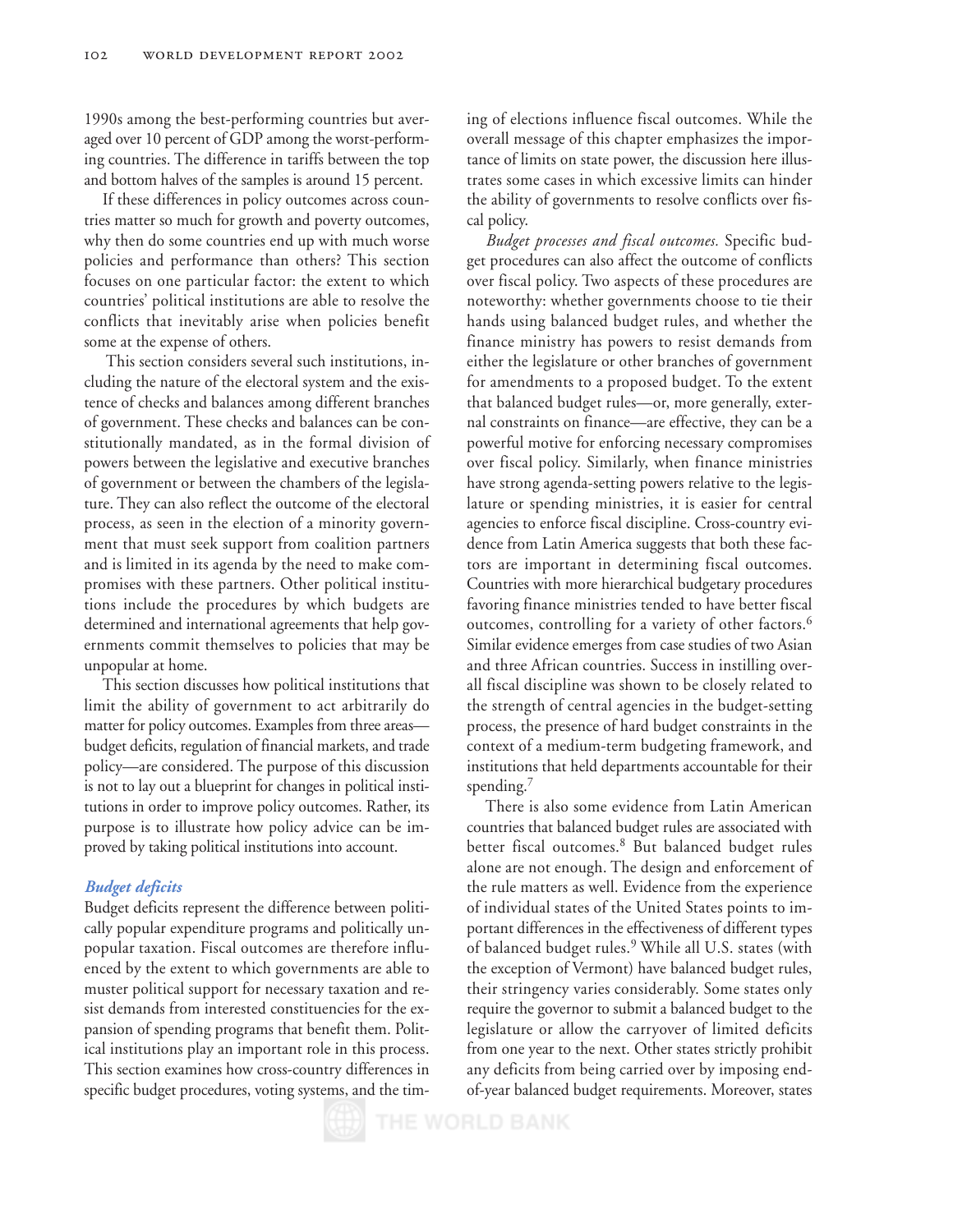differ in whether the balanced budget rule is enshrined in the state constitution or not and in whether the balanced budget rule is enforced by a state supreme court that is appointed by the executive.

These differences in institutional design have important consequences for the efficacy of balanced budget rules. Evidence suggests that more stringent rules are more effective in reducing deficits. Controlling for a variety of factors, states that switched from weak to stringent balanced budget rules were half as likely to run deficits as those that did not. In addition, constitutionally mandated balanced budget rules were much more likely to be effective than those that were legislatively imposed and so were more easily reversed. Balanced budget rules enforced by governor-appointed courts were less effective than those enforced by more independent courts.

The general lessons of this experience for developing countries is clear. Balanced budget rules can be effective, especially at the subnational level where there is little compelling rationale for countercyclical deficit spending. However, such rules are more likely to be effective if they are voluntarily adopted, if they impose hard constraints, if the rules themselves are difficult to reverse, and if they are effectively enforced by a credible third party such as a genuinely independent court or a higher level of government that has sufficient information to properly monitor subnational public finances.

*Divided governments, electoral rules, and fiscal outcomes.* The extent to which governments are required to share power in coalition governments is an important determinant of budgetary outcomes in OECD countries. When the power of government is checked by the need to make compromises with coalition partners, fiscal outcomes are often worse than when majority governments are in power. Figure 5.2 shows that the probability that a coalition government in an OECD country is able to sustain a fiscal adjustment (defined as four successive years of significantly lowered budget deficits) is less than half as large as the likelihood that a majority government accomplishes a fiscal adjustment.

The likelihood that countries are governed by divided governments is in turn influenced by the constitutional rules that determine how governments are selected. Coalition governments are more likely to occur under proportional electoral systems, where seats in the legislature are awarded in proportion to shares in the popular vote. A study of 60 industrial and developing

# **Figure 5.2**





countries shows that, after accounting for a variety of socioeconomic factors, countries with systems of proportional election tended to have larger government expenditure and larger fiscal deficits as a share of GDP than countries with majoritarian systems. On average, fiscal deficits were 1.5 to 2 percentage points of GDP larger in countries with proportional systems.<sup>10</sup>

*Electoral cycles in fiscal policy.* Politicians motivated by the desire to remain in office have strong incentives to manipulate the fiscal process to improve their chances of reelection. This creates a tendency for fiscal performance to worsen in election years, leading to debt accumulation and macroeconomic instability. A recent study examined the effect of elections on fiscal performance in a sample of 123 industrial and developing countries. Controlling for a number of other factors, it found that fiscal deficits were on average 1 percent of GDP larger in election years and that this larger deficit persisted for several years after the election.<sup>11</sup> More striking is the difference between the magnitude of these electoral cycles in industrial and developing countries. Among developing countries, election year deficits were on average 2 percentage points of GDP higher. The same study found that these larger cycles in developing countries reflect the confluence of two institutional features of these countries. First, on average there are greater opportunities for incumbent pol-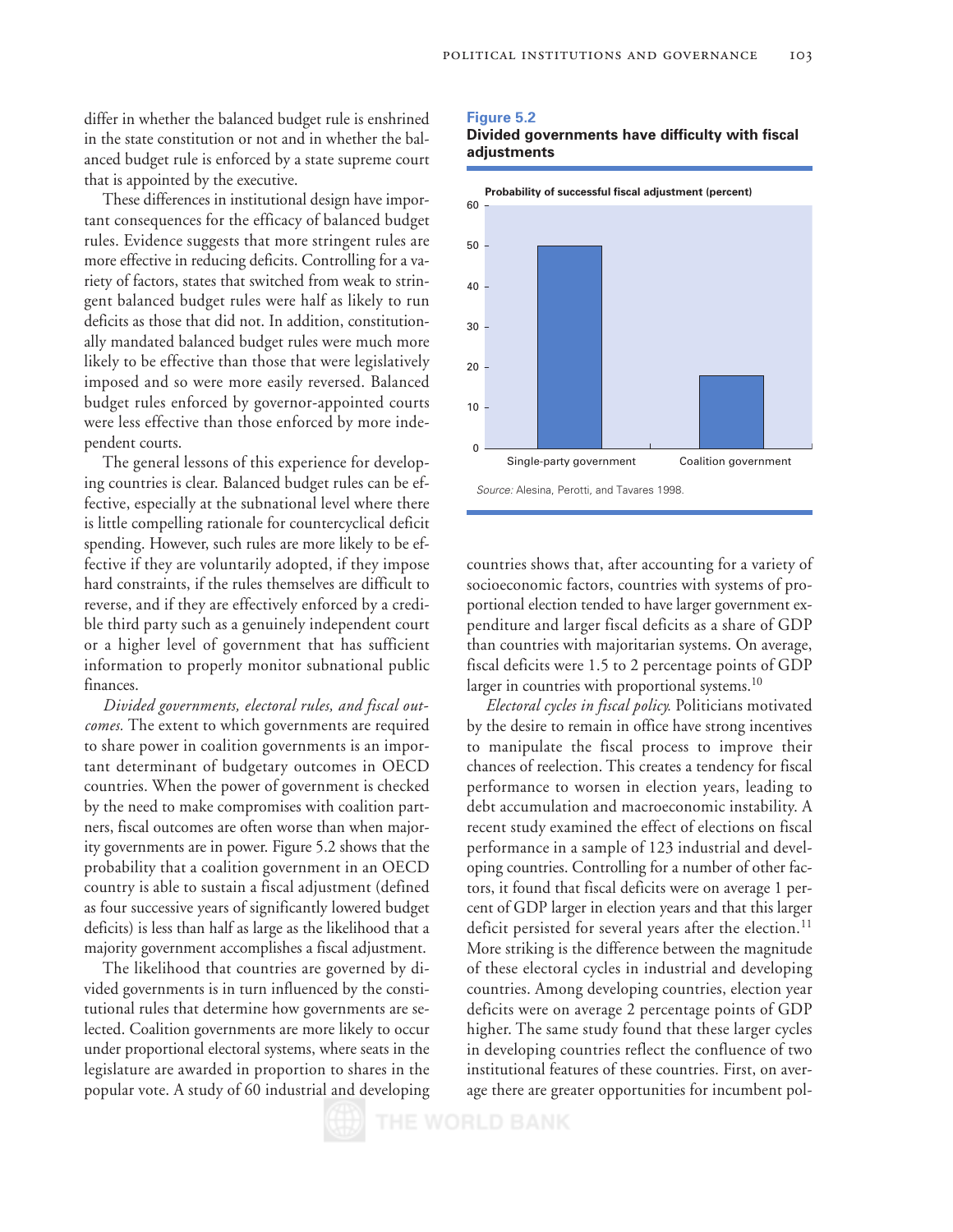### **Figure 5.3**

**Governments with fewer checks and balances than others are less likely to enforce banking regulations during crises**



*Note:* This figure shows the probability that prudential regulations are not enforced, holding constant per capita income and the level of financial development. *Source:* Keefer 2001.

iticians to extract rents from being in office, as measured by variables capturing the extent of corruption in the public sector. Second, the ability of politicians to successfully manipulate policy to influence voters was stronger when voters were poorly informed about the consequences of policy decisions. The study found that electoral cycles in fiscal policy were larger in countries where press freedoms were lower, providing evidence of the importance of open information sharing for institutional quality (chapter 10).

### *Financial market regulation*

Banks can have strong incentives to undertake lending that is riskier than is socially optimal. Governments therefore provide prudential regulation in order to reduce banks' opportunities to engage in such lending (chapter 4). Governments can also intervene following financial crises to encourage the liquidation of insolvent banks. But the need for such regulation results in two types of conflict. First, bank owners are often politically influential and can seek to prevent politicians from approving or enforcing prudential regulations. Second, although governments may wish to commit in advance to not bail out insolvent financial institutions, after a crisis the political pressure to intervene in failed banks can be irresistible.

Many countries have established independent regulatory agencies charged with implementing financial regulation in order to reduce these conflicts (chapter 4). However, despite their nominal independence, such regulatory agencies are often subject to political pressures. New research reveals an important possible countervailing force to these pressures—the existence of checks and balances in the political process. A recent study examined 40 banking crises occurring in a sample of 35 industrial and developing countries.<sup>12</sup> The study examined how the policy response to these crises depended on the extent of checks and balances in the political process, measured in terms of the number of bodies with potential veto power over policy, such as the presidency and the upper and lower chambers of the legislature. In 26 of the 40 crises, the government chose not to enforce prudential regulations. Even among countries with similar levels of income, the likelihood that regulations were not enforced was significantly higher in countries with fewer checks and balances (figure 5.3).

The example of bank crises illustrates a general difficulty that governments have in credibly committing to policies, and the potential of delegating decisionmaking authority to an independent agency to overcome this problem. This issue arises in many other contexts that are discussed later in this chapter, including the delegation of tax collection to an independent revenue agency or the delegation of some control over trade policy to an international organization. Given the large costs of high inflation for poor people, another important example is the problem of credibly committing to stable and noninflationary monetary policy and the role of delegating monetary policy to an independent central bank to achieve this credible commitment.

However, the empirical evidence on the effectiveness of central bank independence has been mixed. Especially among developing countries, there is little evidence that the statutory independence of the central bank makes a big difference for inflation outcomes. New research shows that when effective checks and balances limiting the ability of politicians to interfere in the decisions of a formally independent central bank are present, central bank independence can have greater payoffs in terms of improving monetary policy.<sup>13</sup>

# *International trading rules*

Over the past decades countries around the world have made significant progress in reducing tariffs on international trade. Despite this progress substantial barriers to trade remain, ranging from high tariffs on certain goods in certain countries (notably industrial country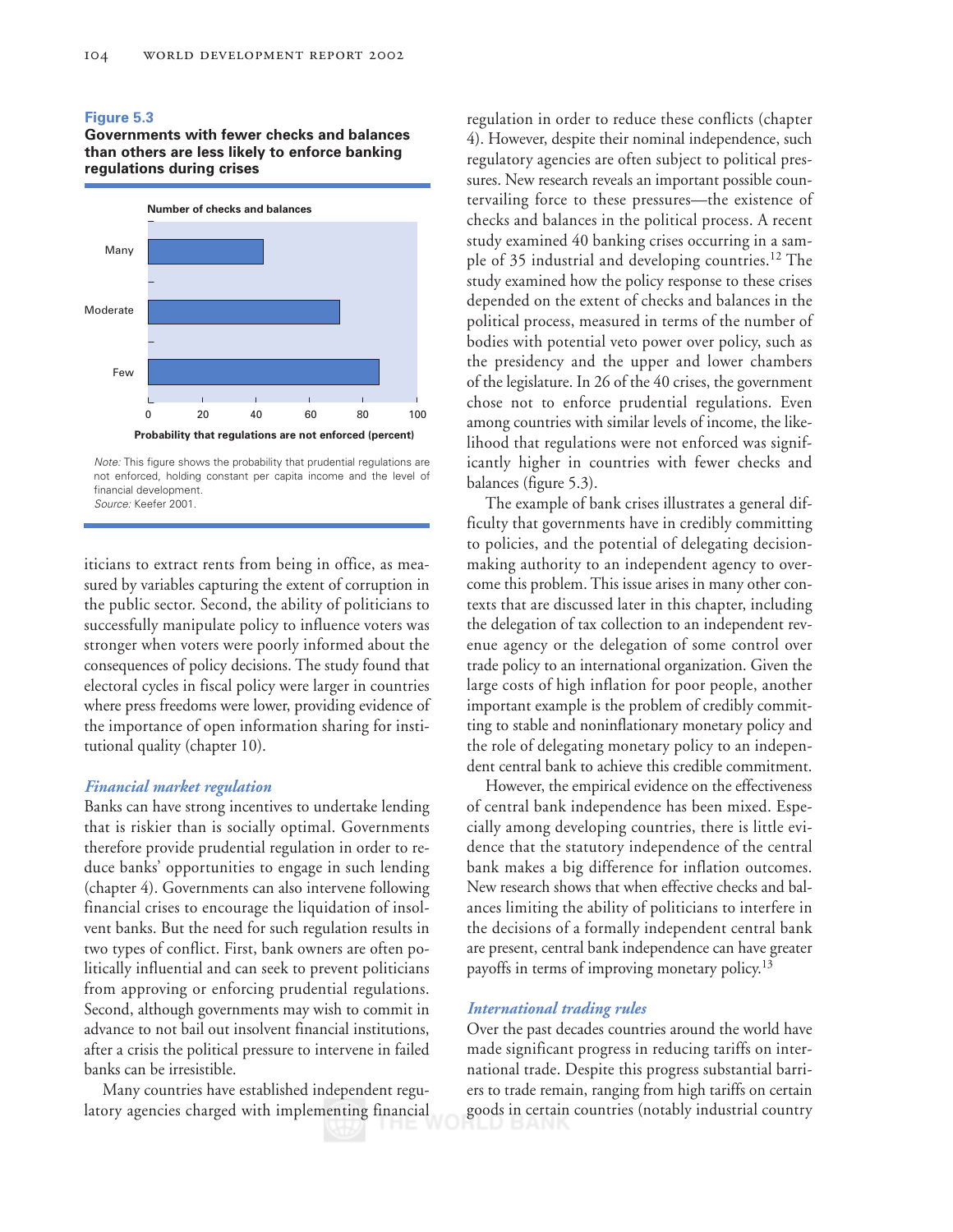barriers to agricultural imports from poor countries) to a variety of nontariff measures that serve to restrict trade and competition (see chapter 7).

The decision to liberalize trade is not simply a technocratic one but also reflects the balance of political power between the gainers and the losers from reform. Research on the politics of trade reform has been an active area, tracing back levels of protection to their more fundamental determinants. These include the incentives of those affected by trade policy changes to form lobby groups to influence policy, and the susceptibility of governments to the influence of these lobbies. $^{14}$ Cross-country and cross-industry studies of industrial and developing countries have found evidence that industries in decline, industries that are highly unionized, and industries that make substantial campaign contributions all tend to be rewarded with higher tariff protection.<sup>15</sup> A variety of political institutions influence the ability of those affected by trade policy to form coalitions to lobby governments. In a federal state such as Mexico, for example, trade policy legislation required broad regional support in the 1980s. As a result industries that were more geographically dispersed were more successful in obtaining tariff protection than those that were concentrated in particular regions.<sup>16</sup> More broadly, institutions that hold politicians accountable for their actions can help reduce special interest influence in trade policy.<sup>17</sup>

A particularly important institution that influences the domestic and international politics of trade policy is the World Trade Organization (WTO). The essence of the WTO is an agreement to subject bilateral negotiations over trade policy to a set of multilaterally agreed rules. These rules have evolved over time and have become increasingly complex. But they are based on two closely related basic principles: *reciprocity*, meaning that countries' reductions in tariffs are expected to be met by equivalent reductions in tariffs by other countries, and *nondiscrimination*, meaning that countries must offer the same tariffs to all members. Recent thinking on the role of the WTO reveals two important functions that this institution provides.<sup>18</sup>

The first function is helping countries commit to trade policy reforms that they might otherwise be tempted to reverse. For example, if formerly protected industries fail to make necessary efficiency-enhancing adjustments to free trade, then governments become vulnerable to political pressures to restore the trade barriers they had previously removed. Since WTO rules allow for costly retaliation by trading partners if tariff

# **Box 5.2 Packaging trade reforms**

In the 1980s many developing countries turned their backs on import-substitution policies that protected domestic industries with high tariff barriers and began to liberalize trade. A lesson that emerged from this wave of trade reforms is the importance of "packaging" trade reforms to make them politically more palatable.

A widely cited study of trade liberalization episodes in developing countries identified 13 cases of particularly rapid trade reform in countries as diverse as Chile, Peru, and Turkey. In nearly half these cases, trade reforms were implemented during major macroeconomic crises as part of an overall stabilization package.

During such periods, political considerations driven by the distributional consequences of trade reform were overshadowed by a wider sense that "something needed to be done," providing the necessary political consensus for reforms. Once trade reforms had been given the opportunity to bear fruit, they created a new constituency for free trade that had not existed before. Chile's experience with trade liberalization in the 1980s is a leading example.

*Source:* Rodrik 1994.

cuts are reversed, governments can strengthen the credibility of their commitment to trade liberalization by subjecting themselves to the rules of this institution. Empirical evidence from the United States suggests that this credibility-enhancing role of the WTO is important.<sup>19</sup>

The second function that the WTO serves is to help create constituencies that provide political support for tariff reductions. In the case of unilateral tariff reductions, generating political support for trade liberalization is difficult since the efficiency gains from freer trade are widely dispersed, while the costs are highly concentrated among firms and workers in protected industries. The advantage of the WTO principle of reciprocity is that domestic tariff cuts that hurt particular protected industries can be "packaged" together with tariff cuts by trading partners, which benefit domestic producers in other industries. This means that the influence of the latter group can serve to counteract the influence of the former (box 5.2).

# **Corruption**

It is now widely accepted that corruption has large costs for economic development. Across countries there is strong evidence that higher levels of corruption are associated with lower growth and lower levels of per capita income.20 In the context of this Report, corruption can be thought of as a force that undermines well-function-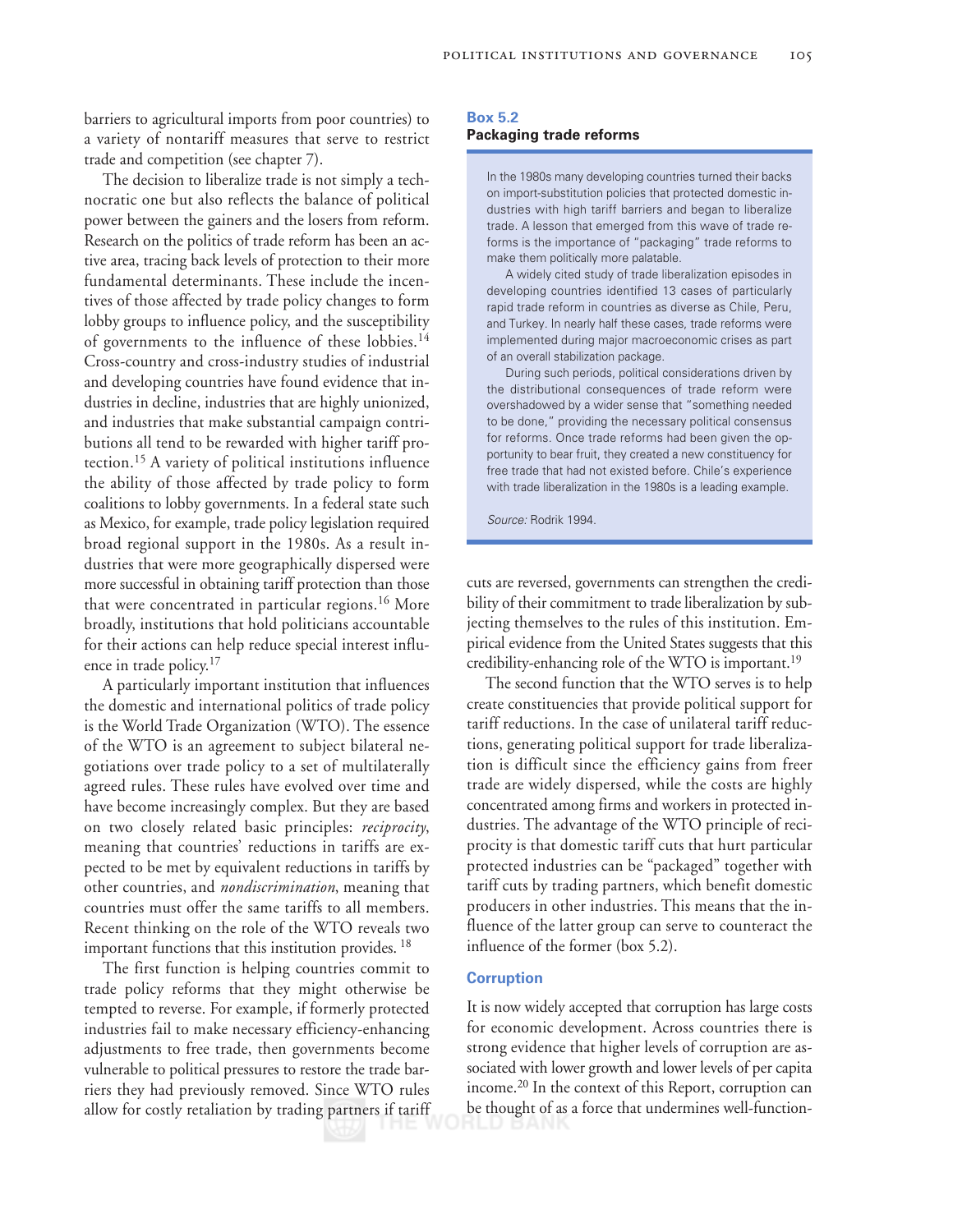# **Box 5.3 Political connections and firm value in Indonesia**

In Indonesia prior to 1998, many firms reputedly benefited from their close connections with the government in power at that time. A recent study examined 79 Indonesian firms with varying degrees of connectedness with the Suharto family and studied how their share prices responded to news about then-President Suharto's health. It found that the share prices of firms that relied more on connections with the Suharto family fell much more sharply than those of other firms in response to news that Suharto's health—and so his influence—were waning (see figure below). Based on this result, the study concluded that as much as one-quarter of the value of politically connected firms was attributable to their connections.

**Response of share prices to news of Suharto's health**



ing markets in three ways: as a tax, as a barrier to entry, and by subverting the legitimacy of the state and its ability to provide institutions that support markets.

Corruption can be seen as a tax, which distorts the choice between activities and lowers the returns to public and private investments. But corruption is much worse than a tax because the revenues do not contribute to the public budget, to be spent on socially useful activities. Moreover, since corruption is illicit, there is much greater uncertainty over this form of "taxation" than conventional forms, rendering the corruption tax even more costly.<sup>21</sup> A study examining the impact of corruption on foreign direct investment found that an increase in corruption comparable to the difference between Singapore (which is widely perceived to have low corruption) and Mexico (which typically ranks around the middle of countries in the world in rankings of corruption perceptions) would have the same negative effect on foreign direct investment as a 50 percentage point increase in marginal tax rates on foreign investment income.<sup>22</sup> Another study, of manufacturing firms in Uganda, found that a 1 percent increase in bribes paid by a firm was associated with a reduction in firm growth of 3 percent, while a 1 percent increase in taxation reduced firm growth by only about 1 percent.<sup>23</sup> Survey evidence from transition economies suggests that firms would be willing to pay significantly higher formal taxes in exchange for eliminating corruption.24

Corruption also undermines the competitive forces that are central to well-functioning markets. A robustly competitive environment depends on the continuous entry of new firms (chapter 7). But when potential new firms must pay bribes at every turn in order to register and begin operations, many will decide simply not to enter, and competition will suffer. Evidence from transition economies indicates that this anticompetitive effect of corruption is important and that small firms and new entrants were significantly more likely to report corruption as an obstacle to business.<sup>25</sup> Corruption is also associated with lower public spending on health and education, which in turn limits opportunities for poor people to invest in their human capital and to participate in markets.<sup>26</sup> This problem is compounded by the fact that across countries, greater corruption is also associated with lower overall tax revenues.<sup>27</sup> At a deeper level, corruption undermines the legitimacy of the state itself and weakens the capacity of the state to provide institutions that support markets. A particularly pernicious form of corruption is "state capture," the ability of firms to subvert the entire political process to ensure that policies and regulations favorable to their business interests are implemented. This phenomenon has been studied most systematically in the transition economies of Eastern Europe and the former Soviet Union, but close and questionable links between businesses and governments are not unique to this region, nor are they unique to democratic systems.<sup>28</sup> A study of firms in Indonesia with close links to the Suharto regime concluded that one-quarter of the value of these firms was directly attributable to their political connections (box 5.3).

Given the high costs of corruption, research and policy advice have increasingly focused on identifying the root causes of corruption. *World Development Report 1997* emphasized three factors: a distorted policy environment, which creates greater opportunities for public officials to manipulate rules for their own benefit; a weak judiciary that is unable to provide a credible threat of punishment when official misconduct is discovered; and poor civil service management and low public sec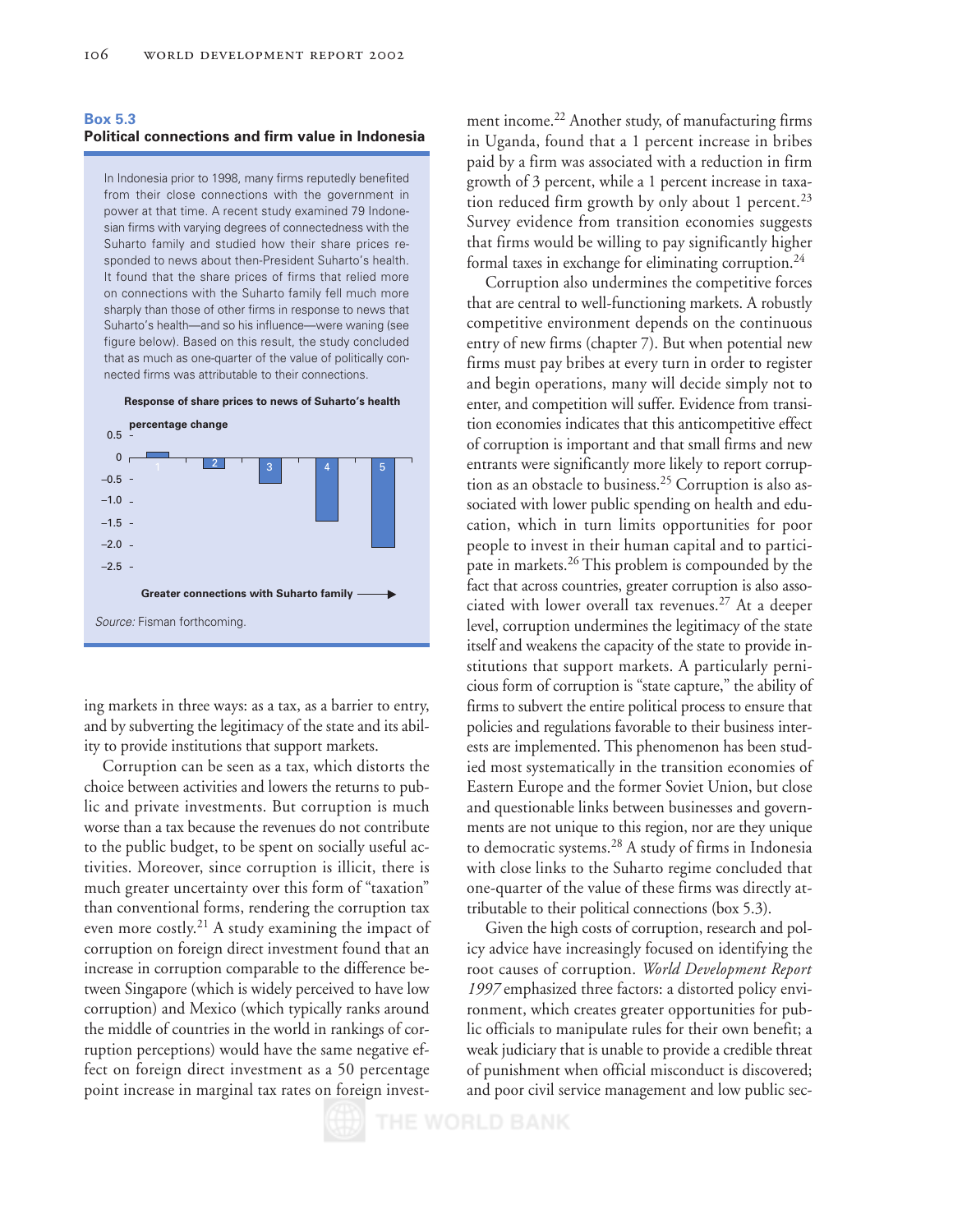tor pay. Subsequent research has highlighted additional factors contributing to corruption and has provided more evidence on the factors identified in *World Development Report 1997.* These are discussed below.

There is growing evidence that countries that are more *open to international trade* have lower corruption.<sup>29</sup> This may reflect a combination of factors. Greater openness induces more competition (chapters 1 and 7), which in turn lowers rents and lessens opportunities for corruption. Greater openness also improves information flows, which help expose official wrongdoing and also create constituencies in support of anticorruption activities among trading partners abroad. In addition, countries that are naturally more disposed to trade because of favorable geographic characteristics will invest greater resources in developing institutions that make trade more attractive (see also chapter 1). Finally, there is some emerging evidence that as countries dismantle formal tariff barriers to trade, opportunities for corruption decrease.30

The evidence also shows that, controlling for the level of income, a more *complex regulatory environment* breeds corruption (chapters 1 and 7). Studies have found that countries with more elaborate procedures for registering new businesses have higher levels of corruption. $31$  This in part reflects the fact that complex regulations increase opportunities for corruption. It may also reflect the fact that corrupt bureaucrats will favor the proliferation of rules and regulations that in turn create further opportunities for corruption.<sup>32</sup> In either case, the more complex the rules, the greater is the likelihood that officials will have discretion in how they are applied, creating opportunities for corruption (box 5.4).

Closely related to this are the effects of *inflation* on corruption. When inflation is high and variable, information about prices is difficult to obtain, creating greater opportunities for corruption in public procurement. Cross-country evidence shows that, controlling for a variety of other factors, corruption is significantly higher in countries where inflation is high and variable.

One area where the evidence is less clear-cut than the findings presented in *World Development Report 1997* is the issue of *public sector pay* and its effects on corruption. There is plenty of anecdotal evidence that the low wages available to civil servants in many developing countries drive them to take bribes in order to supplement their incomes. While at least one study has found systematic cross-country evidence of higher cor-

# **Box 5.4 Discretion and truck inspection in Gujarat, India**

Inspectors responsible for enforcing restrictions on overloaded trucks in the Indian state of Gujarat were notoriously corrupt. They had considerable discretion over which trucks to stop for inspection. Moreover, since there was no system for reporting to the motor vehicle department the number of trucks found in violation of overloading rules, individual inspectors could negotiate a combination of reported fines and unreported bribes with individual truckers.

In 1998 a program to reduce corruption using information technology was implemented. Individual checkpoints—and their weigh-scales—were connected by computer to central offices, so that information on vehicle weights and collected fines was automatically reported to the motor vehicle department. In addition, inspectors' discretion over which trucks to stop was removed. The combination of these two measures to reduce discretion dramatically reduced opportunities for corruption.

*Source:* www1.worldbank.org/publicsector/egov/gujaratcs.htm.

ruption being associated with lower wages in a sample of 28 countries, other studies covering more countries fail to do so. $33$  Many of these studies also do not distinguish between countries where petty corruption (which is more likely to be influenced by salaries) and grand corruption (which is less likely to be influenced by salaries) are important.<sup>34</sup>

Careful country-specific analysis is beginning to provide more nuanced evidence on the relative importance of wages and other factors for corruption. For example, a study of procurement contracts in public hospitals in Buenos Aires, Argentina, found that a 10 percent increase in the salary of procurement officers was associated with a 1.2 percent reduction in prices paid for hospital supplies.<sup>35</sup> However, this relationship between pay and performance was apparent only *after* a crackdown on corruption had been in effect for a period of six months. The crackdown itself also had significant effects on procurement prices, initially lowering them by an average of 18 percent—although this effect weakened over time. Interestingly, this particular crackdown achieved significant results without threats of penalties for wrongdoing. Instead, the staff of the health secretary simply collected data on the procurement prices of basic hospital supplies from each hospital and then circulated this information among all hospitals on a regular basis.

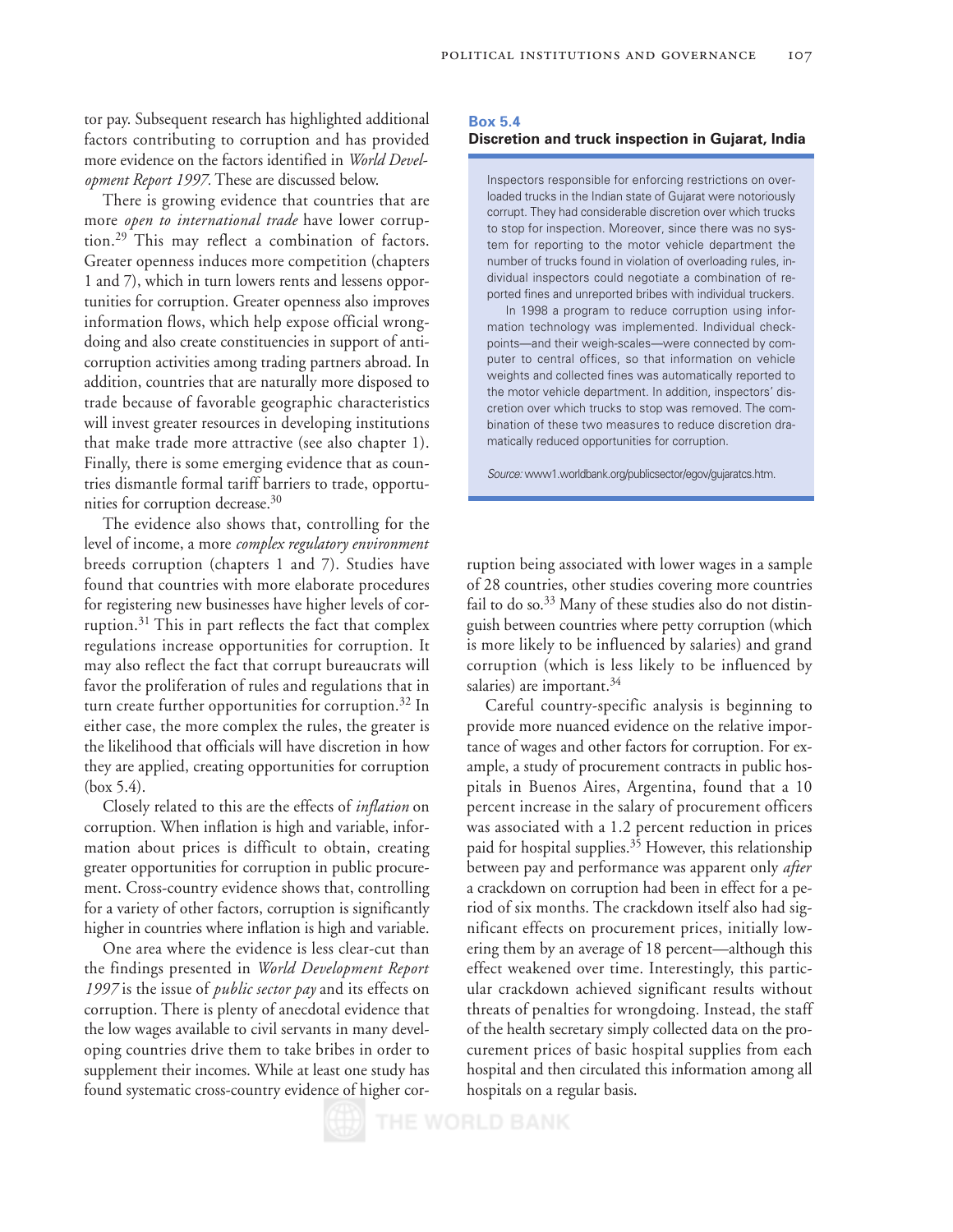Political institutions that restrain politicians from arbitrary actions, and institutions that hold politicians accountable for their actions, can help reduce the opportunities and incentives for corruption. The rest of this section focuses on three such institutions that matter for corruption: the degree of decentralization, electoral rules, and press freedom and civil society. This is not an exhaustive list of political institutions that can affect corruption. Some countries have attempted political reforms as fundamental as redrafting the entire constitution, in part to reduce incentives for corruption (box 5.5). However, systematic evidence on the effects of these three institutions is beginning to emerge.

### *Decentralization and corruption*

Many studies have considered the costs and benefits of decentralization. Advocates of the devolution of political power to lower levels of government point to the possibility of better tailoring of public services to local needs. However, there can also be costs, associated with weaker capacity to provide services on the part of governments at local levels. Similarly, decentralization can in principle either strengthen or weaken opportunities and incentives for corruption. To the extent that decisions on spending are devolved without commensurate responsibilities for revenue collection, public officials at lower levels may face looser budget constraints and hence have greater opportunities to engage in corrupt practices. Incomplete devolution of power to local levels may also result in a proliferation of regulations emanating from different levels of government, with a commensurate increase in opportunities for corruption. On the other hand, to the extent that citizens are more informed about the actions of their leaders at the local level, they may be better able to monitor and influence those in power and demand honest behavior. In addition, greater decentralization of power may encourage competition among jurisdictions to provide a corruption-free environment conducive to business.

A recent study of 55 industrial and developing countries shows that, on average, the greater the share of state and local governments in total public expenditures, the lower the perceptions of corruption.<sup>36</sup> But this result does not imply that decentralization will always reduce incentives for corruption in every country. For decentralization to be effective in meeting local needs, it must include a significant delegation of responsibility to local levels of government. With this responsibility come opportunities for corruption. The in-

# **Box 5.5**

# **Constitutional reform for anticorruption in Thailand**

In 1997 Thailand adopted a new constitution. One of the three main objectives in redrafting the constitution was to enshrine at the highest level a system to fight corruption and ensure transparent and accountable decisionmaking. The constitution specifies that the government must "adopt and enforce moral and ethical standards in order to prevent misconduct and create efficiency." It also establishes an ombudsman, a National Counter-Corruption Commission, and a State Audit Commission.

It is still too soon to determine what the eventual impact on corruption of such a fundamental legal reform will be. But there have been some positive indications. In 1999 Thailand's minister of the interior was successfully prosecuted for corruption. And while there are indications that vote buying and other forms of electoral corruption were widespread during the most recent election, 62 seats were investigated by the National Election Commission and were recontested.

*Source:* Uwanno 2000.

centives of local government officials to take advantage of these opportunities in turn depend on the extent to which they are held accountable for their actions—by their constituents at the local level, as well as by higher levels of government.

Evidence from a recent study of the decentralization of health and education services in Uganda and the Philippines shows that these channels of accountability need not always work well.<sup>37</sup> Accountability to local electorates depends on the extent to which individuals are informed about local government actions. However, a survey showed that in the Philippines only 1 percent of respondents were able to name their municipal mayor or vice-mayor, while 41 percent of respondents were able to name the national-level vice-president. In addition, respondents indicated that local government officials were the main source of information about local government issues, leading to concerns about the independence of this information source.

# *Electoral rules and corruption*

In democracies, elections serve as an important discipline on public officials. Citizens who are fed up with cronyism and corrupt politicians can express their dissatisfaction at the ballot box. However, the effectiveness of elections as a disciplining device depends on two factors. The first is the extent to which elections are free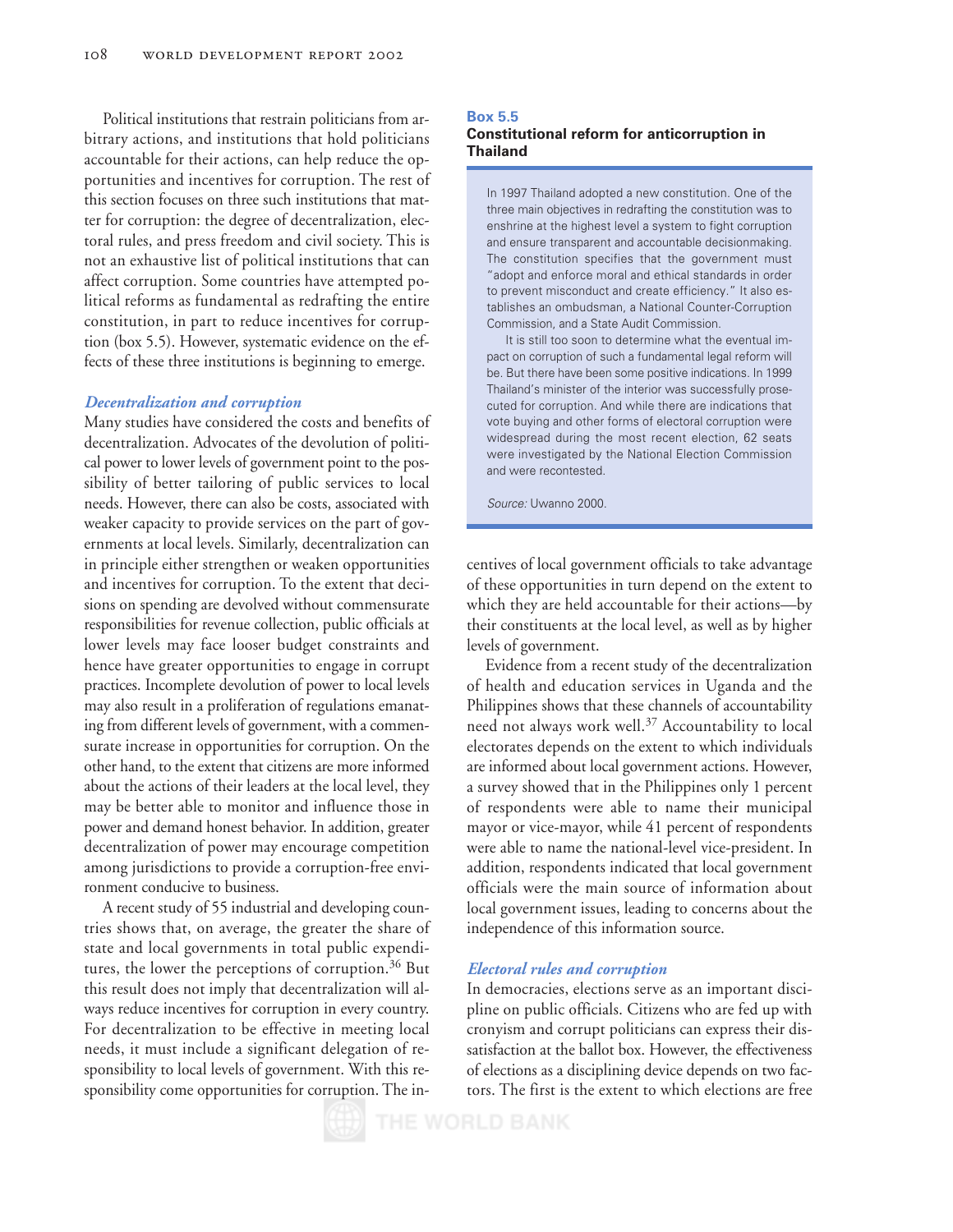and fair. Without this minimum condition, elections cannot serve to discipline politicians and sanction them for corrupt practices. Second, provided that elections are in fact free and fair, there is evidence that the design of electoral rules themselves influence the accountability of individual politicians to their constituents.

Recent research has focused on two dimensions of electoral rules that matter for accountability. The first is the extent to which electoral systems reward or punish individual candidates relative to political parties. When legislatures are selected by proportional representation, with candidates chosen from party lists, voters can vote only against particular parties and not against individuals whom they perceive as corrupt. As a result individual politicians have less reason to fear that they will be punished at the ballot box for engaging in corrupt practices. The second is the extent to which electoral rules create barriers to entry for new political parties. When new parties find it difficult to gain representation in the legislature, it is more difficult for them to challenge corrupt incumbents. One factor determining the ease of entry for new political parties is the number of representatives per electoral district, since it is easier for smaller parties to win seats in districts with multiple representatives.

New empirical research suggests that both these factors are important predictors of corruption across countries. A recent study found that, controlling for a variety of other factors, countries where a greater fraction of legislators are selected from party lists, and where electoral districts have fewer representatives, tend to have more corruption.<sup>38</sup> Moreover, policymakers are aware of these considerations. Although constitutional changes are typically infrequent, when they do occur, there are cases where these considerations are explicitly taken into account. An example is the new Thai constitution (box 5.5).

# *Press freedom and civil society*

Lack of information breeds corruption. When the actions of public officials are not subject to scrutiny by the general public, opportunities for official misconduct become more attractive. The availability of information can be a force for changing behavior in several dimensions. Without information on the prices that are supposed to be charged for public services—such as the provision of tax documents, or permit or registration fees—individuals cannot determine if they are being overcharged. Without information about the details of

regulations, individuals are vulnerable to bureaucratic harassment and demands for bribes. Without widespread information on the extent of public wrongdoing, the public disgust with corruption that is essential to implementing reforms is slow to form. Policymakers can take actions to provide information on public laws and regulations to those affected by them. Where those affected are not literate, special measures need to be taken to keep them informed of institutions that affect them.

The media can help provide information by vigorous investigation and reporting of allegations of public malfeasance. For the media to be effective in this role, they need to be free from political pressures that prevent investigation and reporting of scandals that would embarrass those in power. Across countries, there is a clear association between indicators of press freedom and absence of corruption. An important factor in this regard is media ownership. When the media are controlled by the state, they are more likely to be subject to political pressures (chapter  $10$ ).<sup>39</sup> The quality of media coverage is also likely to be important in determining the extent to which decentralization will lower corruption. When information concerning local government actions is scarce, it is less likely that decentralization will be effective in reducing corruption. In Uganda, for example, one study found that there was significantly less media coverage of local governments than of the national government. $40$  At the same time, a study of voting patterns in 14 Indian states found evidence that state governments' performance while in office had a greater influence on their subsequent success in the polls than that of the central government, suggesting that voters were better able to monitor and reward local governments for good performance.<sup>41</sup>

Provision of information to civil society can also help in building institutions that reduce opportunities for corruption. Diagnostic surveys sponsored by the World Bank in several countries in recent years provide an example of this type of institution building. These diagnostic surveys gather information on perceptions of corruption in different public agencies and use this information as a basis for public discussion between government and civil society. One such survey, carried out in the municipality of Campo Elias in Venezuela, identified complex and poorly understood municipal procedures as facilitating corrupt practices (consistent with the cross-country evidence on regulatory complexity and corruption discussed above). In response, ad-

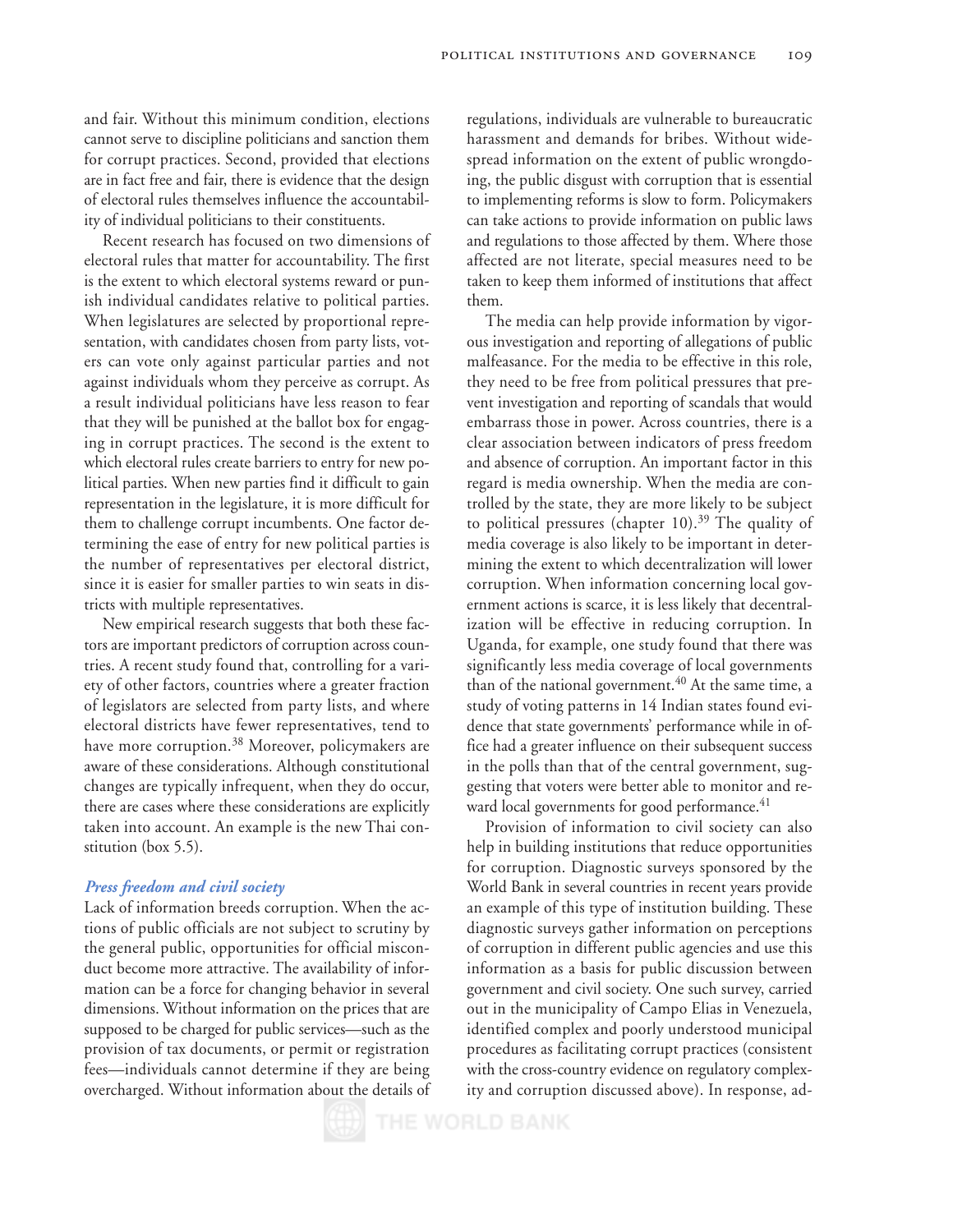## **Figure 5.4**

# **Tax collection around the world**

Revenue effort improves with income and reliance on distortionary taxation falls



*Source*: International Monetary Fund, Government Finance Statistics.

ministrative procedures were simplified, and several measures were enacted to improve public participation. While it is still too early to determine the long-term effects, immediate results were promising, with followup surveys indicating strong improvements in satisfaction with public services.<sup>42</sup>

# **Politics, institutions, and taxation**

For the state to provide the institutions that support markets, it requires resources. Access to resources in turn depends on the effectiveness of the institutions of taxation. In too many countries around the world, especially poor countries, these institutions do not function adequately. This can readily be seen from the strong negative relationship between average tax revenue as a share of GDP and per capita income, as shown in the lefthand panel of figure 5.4. There is considerable room for debate about the appropriate size of public spending as a share of national income. But when tax collection is abysmally low—for example, dipping below 10 percent of GDP in Peru in the late 1980s—it is clear that the state does not have the resources necessary to build the institutions needed for markets to function effectively.

Weak tax collection institutions undermine wellfunctioning markets in several ways. When tax administration is weak, governments tend to focus their energies on easily collected taxes, which are often the most



100 10,000 100,000 1,000 **Real GDP per capita in 1985 PPP-adjusted dollars** (log scale)

I

 $\blacksquare$  $\blacksquare$ 

 $\Omega$ 0.1 0.2 0.3 0.4 0.5 0.6 0.7

L

 $\blacksquare$ 

**Taxes on international trade as a percentage of total taxes**

П  $\blacksquare$ 

Another consequence of weak tax administration is the disproportionate reliance on tax revenue from large firms, which are more visible and easier to tax (box 5.6). When these firms are also the most dynamic in the economy, the disincentive effects of taxation are particularly costly for smaller firms. High tax burdens, along with harassment by tax officials and unnecessarily high costs of compliance, can contribute to a firm's decision to exit the formal economy, with adverse consequences for competition and the functioning of markets. Weak tax administration may also increase the temptation for governments to rely on inflation taxes as a source of finance. Finally, low tax revenues can encourage governments to tax banks by forcing them to

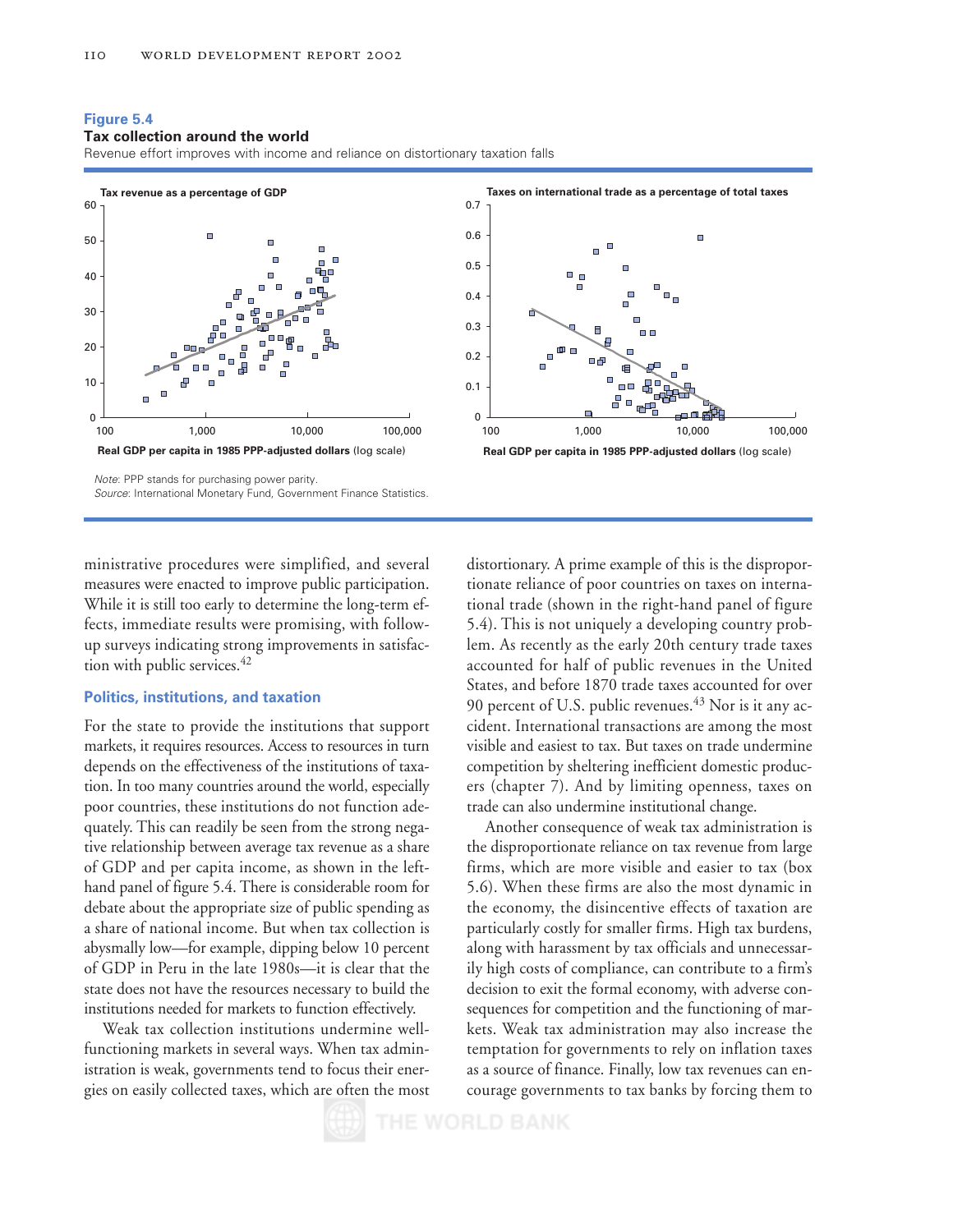hold public debt at below-market interest rates, thus undermining the effectiveness of the financial system in supporting markets (chapter 4).

This section focuses on the interplay between politics and the institutions of taxation, using two examples: the experience with autonomous revenue agencies in Latin America, and the incentives for local governments created by intergovernmental tax-sharing arrangements.

### *Autonomous revenue agencies*

The power to tax that is invested in the state is considerable, and so also are the temptations to use these powers to further political ends. Politicians can use tax policies to reward their friends and supporters with exemptions and other loopholes. They can also use the institutions of tax administration to persecute their enemies with repeated audits and harassment by tax inspectors. These actions undermine the effectiveness of tax administration by increasing the complexity of tax laws and encouraging the proliferation of exemptions, loopholes, and regulations. Arbitrary actions also contribute to perceptions of unfairness that feed taxpayer noncompliance.

Recognizing this temptation and its consequences, governments in industrial and developing countries ranging from Canada and Japan to Mexico and Colombia—have delegated responsibility for tax collection to revenue agencies with varying degrees of autonomy from the rest of the public sector bureaucracy.<sup>44</sup> Two common ingredients of this particular institutional design are greater autonomy from the ministry of finance, especially over personnel decisions, and a budget that is linked to taxes actually collected. The former provides the opportunity to significantly strengthen the human capital of the agency to improve performance. The latter can in principle create incentives for greater revenue effort on the part of the agency. Moreover, to the extent that the establishment of an autonomous agency improves perceptions of the fairness and depoliticization of tax administration, taxpayers' incentives to comply with tax laws may also improve.<sup>45</sup>

However, the potential benefits of agency autonomy have not always been realized. The success of an independent revenue agency in improving tax compliance and tax collection depends to a great extent on the degree of political commitment to its autonomy. The experiences of Bolivia, Mexico, Peru, and Venezuela show that this commitment is not always sustained.<sup>46</sup>

# **Box 5.6 Business taxation in Uganda**

Tax revenue in Uganda increased from less than 5 percent of GDP in 1986 to more than 11 percent of GDP in 1998. Uganda's experience in raising revenue collection is a cautionary tale about the adverse effects on businesses of sharp increases in revenue collection unsupported by effective tax administration and a widening of the tax base.

Large businesses in the formal sector represent a small share of the economy, but given their visibility they form a large portion of the effective tax base and are taxed more heavily than small firms. Prior to the 1997 tax reform, large firms in the manufacturing sector were subject to high marginal tax rates, combined with a variety of tax holidays that were granted on a fairly arbitrary basis. Firms faced marginal effective tax rates averaging 42.5 percent, if they did not qualify for tax holidays, or 22.3 percent, if they were successful in obtaining tax holidays. Small firms faced only a presumptive tax of 1 percent of their turnover, with an overall marginal effective tax rate of 8.9 percent. The overall high rates of taxation discouraged investment among large firms. As important, the arbitrary nature of the tax holidays contributed to perceptions of unfairness of the tax system, which in turn undermined incentives for compliance. This necessitated a very intrusive and inefficient rate of audits: nearly 70 percent of large firms were audited annually.

The 1997 tax reform abolished new tax holidays, with the result that unified marginal effective tax rates fell to 32.5 percent, and the distortions associated with existing holidays are gradually disappearing as they expire. However, much remains to be done to strengthen revenue administration. Survey evidence from 1997 indicates a very high level of dissatisfaction with the Uganda Revenue Authority. Respondents estimated that fully half of their competitors benefited from tax evasion, often by taking advantage of ad hoc tax holidays permitted by less-thantransparent tax regulations. Tellingly, firms that were successful in obtaining tax holidays were also much less likely to be audited. The proliferation of regulations facilitates arbitrary application of tax laws. Value added tax refunds were also identified as slow: 58 percent of firms that applied for the refunds received either no refund at all or only a partial refund.

*Source:* Chen and Reinikka 1999.

Nominally independent revenue agencies were established in these countries during times of fiscal crisis. In all four countries, noncommodity tax revenues as a share of GDP were very low—less than 10 percent of GDP when their respective autonomous revenue agencies were created. However, the extent of the actual autonomy of the tax collection agency varied considerably. In Bolivia and Mexico, where a tradition of using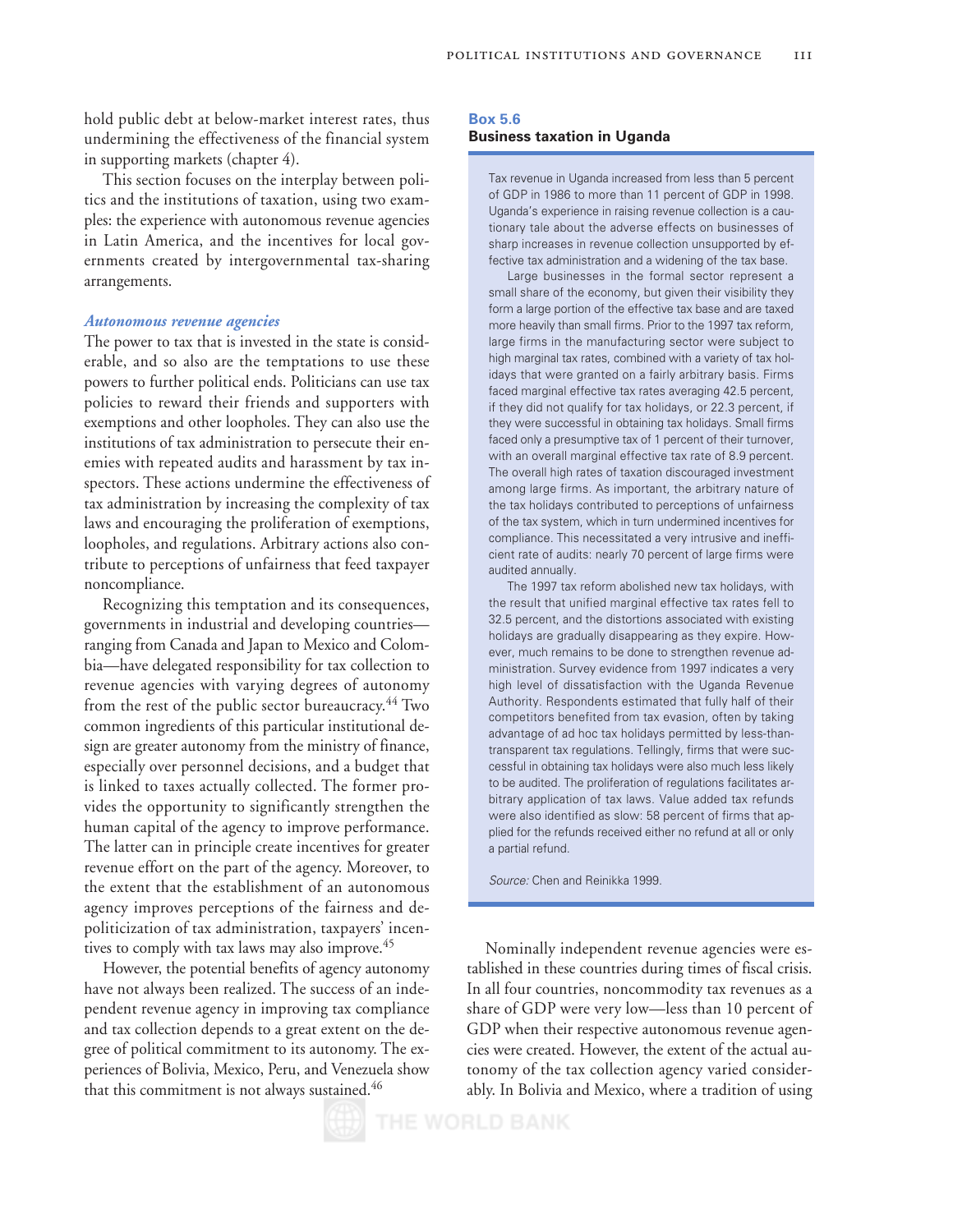public agencies for patronage appointments was entrenched, only limited autonomy over personnel matters was granted to the revenue agencies. Only in Peru was the beginning of the operations of the revenue agency in 1991 accompanied by wholesale personnel reform. In Mexico and Venezuela the autonomy of the revenue agency was undermined by frequent changes in leadership, and in Bolivia the revenue agency survived only two years.

An important reason for the problems with these autonomous agencies was the intragovernmental conflicts that their establishment created. In all four cases, the revenue agencies were carved out of the ministry of finance, with a commensurate decline in the power and prestige of the latter. In the case of Mexico, 36,000 of the finance ministry's 39,000 employees were transferred to the revenue agency. At the same time, the ministries of finance remained to some extent accountable for the tax collection performance of the revenue agency. This combination of accountability without authority, as well as a desire to regain status, led to pressures to restore some of the powers of the revenue agencies to the ministry of finance, thus undoing the initial reforms. The lessons from this experience show that building autonomous revenue agencies requires much more than a simple declaration of autonomy. It requires a strong political commitment, which can be supported by fostering constituencies in the private sector that recognize that competent and fair tax collection is good for business.

# *Incentives and intergovernmental tax sharing*

Numerous countries—often supported by the World Bank—have taken advantage of the opportunities offered by decentralization to transfer greater responsibility for public service delivery to lower levels of government, which can in principle tailor programs to local needs and tastes. But local governments require financial resources to provide these services. How these expenditures are financed can have important implications for the incentives to collect taxes and to build institutions that support markets.

To realize the full benefits of decentralization, local governments should ideally finance their expenditures with taxes under their control, with most of the cost borne by their local constituencies. In this way, local governments have the power to vary the level of local expenditures to reflect local preferences, and face strong incentives to collect taxes. Local citizens are also able to see the direct link between the taxes they pay and the services they receive. This can be achieved by directly assigning taxes to local governments or by "piggybacking" schemes in which local governments levy taxes as a proportion of national taxes (as, for example, is the case with provincial income taxes in Canada).

However, this ideal is far from practical in most countries—and especially in many developing countries—for three reasons. First, the revenue raised by the taxes best assigned to local governments (such as property taxes) tends to be modest, resulting in large fiscal gaps for subnational governments. In India, for example, state government spending during the 1990s averaged 46 percent of total government spending, but state government–collected tax revenues represented less than half of state government revenues, with the balance made up by transfers from the central government.<sup>47</sup> Second, when local governments do receive some autonomy over taxation, they may choose not to set rates high enough or may not enforce collection vigorously enough, in the expectation that they will be bailed out of local budgetary shortfalls with grants from the central government. This effect contributed to weak municipal government finances in Hungary in the 1990s and prompted an innovative institutional response to instill fiscal discipline (box 5.7). Third, differences in the revenue-raising capacity of local governments may lead to unacceptable regional differences in public service provision.

In these situations, some form of revenue sharing between levels of government is necessary to supplement local revenues. Central-local transfers can take one of two broad forms: direct grants from higher to lower levels of government, and tax-sharing arrangements whereby tax revenues are collected by one level of government and are then divided according to a prespecified formula, with central control over rates and the sharing formula. Many countries employ both.

Direct grants are often discretionary and can be the subject of protracted annual negotiations between levels of government, undermining overall fiscal discipline. A potential advantage of tax-sharing arrangements is that they rely on prespecified formulas that can ensure greater predictability. In the case of India, for example, the Finance Commission sets tax revenue shares for five-year periods.<sup>48</sup> In Argentina the bulk of tax sharing occurs through a complex "co-participation" scheme. There have been changes in the revenue/tax-sharing arrangements over the past ten years, but they have gen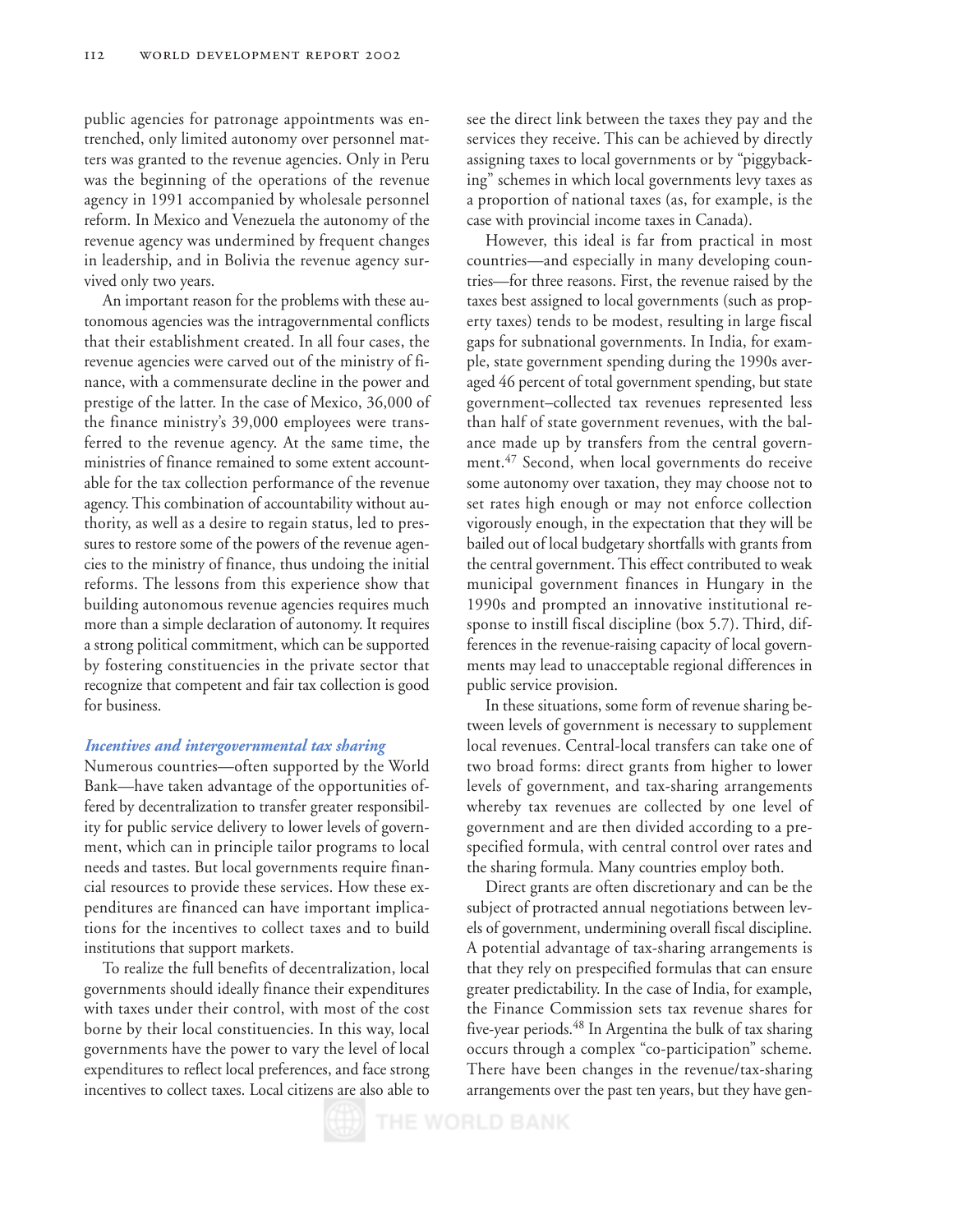erally left transfers quite stable. In fact, this stability makes transfers acceptable as collateral for provincial borrowing. The problem, however, is that the system is overly complex. For example, there is one main revenue-sharing pool plus several other tax-sharing pools. These factors affect the transparency of the system.

A difficulty with both methods of revenue sharing is that they can weaken governments' incentives to invest in tax collection capacity. If direct grants are based on actual revenue shortfalls, local governments have little reason to levy or collect local taxes, since the additional revenue will be offset by a reduction in grants from the center. In contrast, matching grants, which require local governments to commit their own resources to receive transfers, are less likely to have these perverse effects. Similarly, under tax-sharing systems, each level of government has weaker incentives to administer and enforce a shared tax because part of the revenues gained by improved administration must be shared with other levels of government. Each level of government has strong incentives to "free ride" on the others' tax collection efforts. This incentive problem can be mitigated when tax administration is efficient, technocratic, and free from political influences. But when the institutions of tax administration are weak and subject to political manipulation, tax sharing can succumb to these perverse incentives (box 5.8).

The incentive effects of revenue-sharing arrangements go much further than simply the effects on revenue collection discussed above. The design of revenue-sharing arrangements can also have important implications for how subnational levels of government use the economic policies at their disposal to foster market development. China and Russia's experience with intergovernmental fiscal relations illustrates the powerful effects of these incentives. In both China in the 1980s and Russia in the 1990s, substantial authority over local economic policies was delegated to subnational levels of government. Both countries also experienced declines in tax revenues relative to GDP, with a growing share of revenues and expenditures under the control of subnational levels of government.

Tax-sharing arrangements have had important incentive effects in both countries. In Russia a Law on Basic Principles of Taxation, specifying the assignment of taxes to different levels of government, was passed in 1991 but was not implemented consistently. In practice, the authority of different levels of government to levy taxes, and the rates at which revenues from shared

# **Box 5.7**

# **Market discipline versus state discipline: municipal bankruptcy in Hungary**

In 1996 Hungary adopted a law that established bankruptcy procedures for municipal governments. The objective of the law was to prevent municipalities from defaulting on their debt obligations by providing a clear set of rules to be followed in cases of financial distress. If a municipality falls behind in its debt service or other obligations, bankruptcy proceedings can be initiated either by creditors or by the municipality itself. The municipality then formulates an emergency budget covering mandated public services. It is prohibited from issuing new debt while it enters into negotiations with creditors. If all parties can reach a compromise debt workout agreement, it is implemented. If not, the case is turned over to the court system, which enjoys a constitutional guarantee of independence. The courts can then order liquidations of municipal assets to pay off creditors.

Since 1996 there have been nine cases of municipal bankruptcy, seven of which were resolved during 2000. Importantly, the central government has not provided financial assistance to any of the municipalities involved. This experience has served to strengthen the credibility of the central government's commitment not to bail out municipalities in financial distress. This in turn has helped to harden municipalities' budget constraints, as municipalities now face "market discipline" from their creditors, as well as "state discipline" in the form of monitoring and supervision by the central government. It is too soon to determine the ultimate effect of this institutional innovation. However, the fact that municipal debt service obligations are now well below centrally mandated ceilings is a promising sign.

*Source:* Wetzel and Papp 2001.

taxes were divided, were subject to continuous renegotiation, with the outcome reflecting shifting balances of political power.<sup>49</sup> Lower levels of governments that succeeded in raising local tax revenues often saw commensurate reductions in tax-sharing payments from higher levels. One study found that for some Russian cities, this reduction was almost exactly one for one.<sup>50</sup> The same study found that the extent to which local governments had control over incremental tax revenues mattered for local economic activity. The more that a city's incremental tax revenues were eroded by reduced transfers, the lower the rate of new business formation.

In China in the 1980s the central government set rates and defined the base for many taxes, but tax collection was delegated to provincial governments. Tax revenues were shared according to a "tax contracting"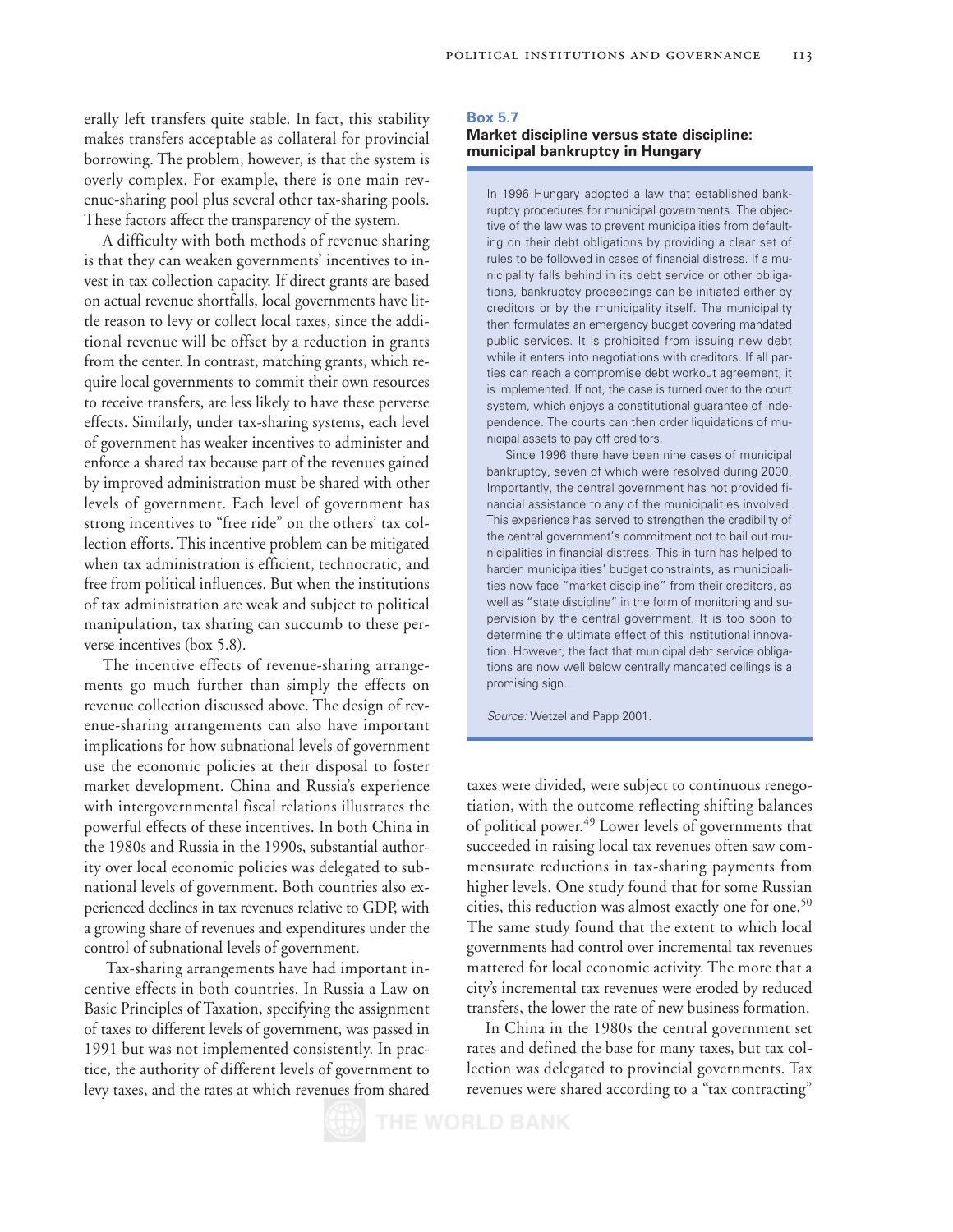# **Box 5.8 Tax sharing with weak tax administration: the case of Russia**

The case of Russia in the 1990s provides a vivid illustration of the perverse incentives created by tax sharing when tax administration is weak. In the 1990s Russia experienced a sharp decline in tax revenues, with federal tax revenues collapsing from 18 percent of GDP in 1992 to 10 percent of GDP in 1997. A portion of this decline can be attributed to the overall poor performance of the Russian economy during this period and to declines in several key tax rates. Another factor was a decline in the effectiveness of tax administration, driven by competition between different levels of government. While in principle tax collection in Russia was a federal responsibility carried out by the State Tax Service, in practice local branches of this agency were heavily influenced by local governments. Local governments in turn tried to protect firms located in their jurisdictions from having to pay taxes to the federal government or simply lobbied for general tax relief for local firms, thus subverting tax administration. For example, firms would agree to pay their tax obligations "in kind" to local governments by providing goods or public services directly, so that cash payments that needed to be shared with higher levels of government were avoided. Another example was the vigorous and successful lobbying of the federal government for a reduction in the tax arrears of the truck manufacturer Kamaz undertaken by the president of Tatarstan, where Kamaz was located.

The federal government would also attempt to enforce collections at the expense of the local governments, again subverting tax administration. When the automobile manufacturer Avtovaz was threatened by bankruptcy proceedings by the federal government due to mounting tax arrears, it eventually came to an agreement to pay current taxes only to the federal government, with no mention of its delinquent obligations to the local government. More generally, all levels of government had weaker incentives to collect shared taxes precisely because a portion had to be shared with other levels.

The figure below illustrates more systematically the adverse consequences of this competition over tax revenues. While the effectiveness of tax collection in 1996 relative to 1995 (measured as the ratio of actual collections in the two years, adjusted for inflation and changes in rates) increased for almost all taxes, the increase was most pronounced for those taxes that were subject to the least revenue sharing. This case illustrates the importance of a competent and autonomous tax administration for limiting competition over tax revenues between levels of government that can subvert the entire process of tax collection. Wide-ranging reforms in the tax system since 1998 have reduced the complexity of the Russian tax system and have increased the transparency of revenuesharing arrangements, representing important progress.



### **Shared taxes were less effectively collected in Russia**

system. Between 1985 and 1988 these contracts allowed provinces that ran deficits to retain a greater share of revenues, and provinces that ran surpluses a lower share. This weakened incentives to collect taxes, and revenue growth slowed in the richest provinces. In response, between 1988 and 1993 the system was changed to give provincial governments greater claims over incremental tax revenues. For some provinces this amounted to an agreement to deliver a fixed sum to the center, with any additional revenues accruing to the

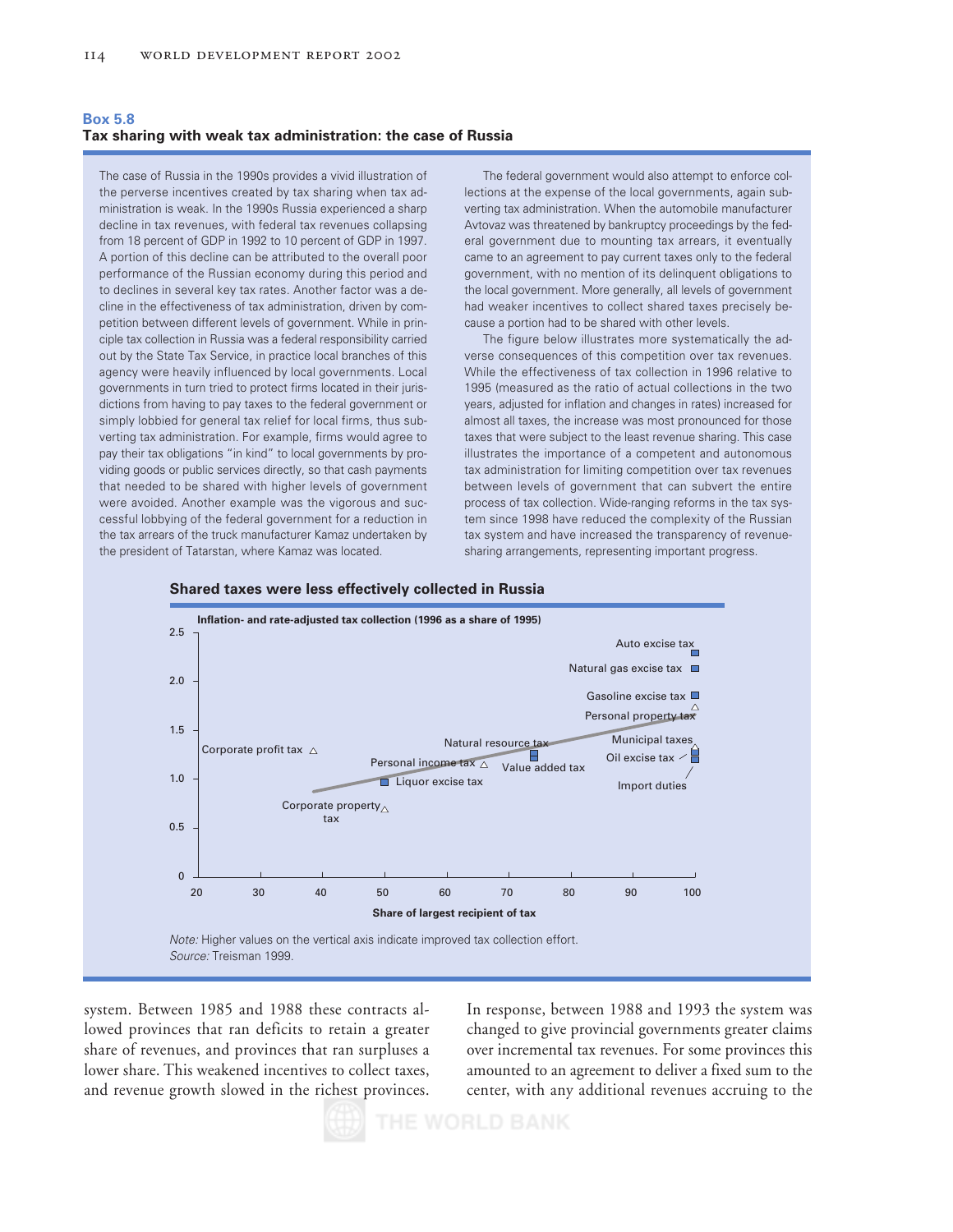province.<sup>51</sup> Throughout this period local governments also increasingly relied on "extrabudgetary revenues" consisting of a range of locally collected fees and levies, as well as profits from state-owned enterprises under local government control—that were not subject to sharing with the center to finance local expenditures. This strengthened local governments' incentives to improve tax collection effort and to encourage local economic growth to expand the local tax base. A study found that during 1982 and 1991 the provincial budgetary revenues and expenditures were highly correlated (correlation coefficient 0.75); for extrabudgetary revenue and expenditure, the relationship was almost one for one.52 The same study found that an increase in the marginal fiscal retention rate of 10 percent in a province was associated with a one percent increase in the growth rate of employment of nonstate enterprises in that province.

But even if tax-sharing arrangements create incentives for local governments to support market development, there are risks that local governments will do so in inefficient or anticompetitive ways. In China in the 1980s, for example, many provincial governments erected barriers to interprovincial trade to develop a wide range of manufacturing industries locally, rather than allow specialization in industries compatible with local comparative advantage.<sup>53</sup> Increased reliance on extrabudgetary funds reduced fiscal accountability and limited the central government's capacity for macroeconomic management. And differences in economic performance across provinces led to large differences in the level of provincial government expenditures per capita. In Russia one of the most dramatic manifestations of these risks was the high degree of tax competition between regions, which encouraged firms to shift accounting profits from one jurisdiction to the next in search of the most favorable tax treatment, all the while shrinking the overall tax base.<sup>54</sup>

In this environment, mechanisms of central government control are required to ensure healthy interjurisdictional competition. One important mechanism is the availability of information, since central governments need information on subnational governments' policy action to exert necessary control. This points to the importance of transparency in subnational government finances and policymaking. To this end China's fiscal reforms since the mid-1990s have emphasized increased accountability for extrabudgetary funds and a stronger central government share in revenues.

Another mechanism to limit local policymaking that conflicts with national interests are the incentives created by the political system for local government leaders. In many democracies, strong national political parties can use ties of party loyalty and party discipline to limit excesses in local policies. The absence of such strong national parties contributed to harmful interregional competition in Russia during the 1990s. As the Soviet Union disintegrated, there was a surge in regional political autonomy. Newly elected regional and local government officials no longer owed their allegiance to Moscow but rather to their local constituencies. This encouraged the pursuit of policies that benefited local interests at the expense of national interests. In China one mechanism of central government control over provincial policymaking was the center's influence over senior provincial-level appointments.<sup>55</sup> A study of these appointments found evidence that the exercise of this central control strengthened during the 1980s and 1990s, even as more and more economic powers were being delegated to lower levels of government.<sup>56</sup> One way in which this was done was to encourage rotations of senior officials from one province to another to prevent local officials from becoming too associated with local interests.

These experiences illustrate a broader principle relevant to other countries where economic power is shared between different levels of government: local government interests need not coincide with national interests. The design of intergovernmental relations needs to involve mechanisms of accountability to the center to ensure that the benefits of interjurisdictional competition are realized.

### **Conclusions**

The ability of the state to provide those institutions that support growth and poverty reduction—often referred to as good governance—is essential to development. Countries that have failed in this respect have seen incomes stagnate and poverty persist. This chapter emphasizes the importance of political institutions in creating incentives for governments to provide good governance. Political institutions such as constitutional rules, the division of power among levels of government, independent agencies, mechanisms for citizens to monitor public behavior, and rules that inhibit corruption all succeed in restraining officials of the state from arbitrary action, and good governance will likely take root.